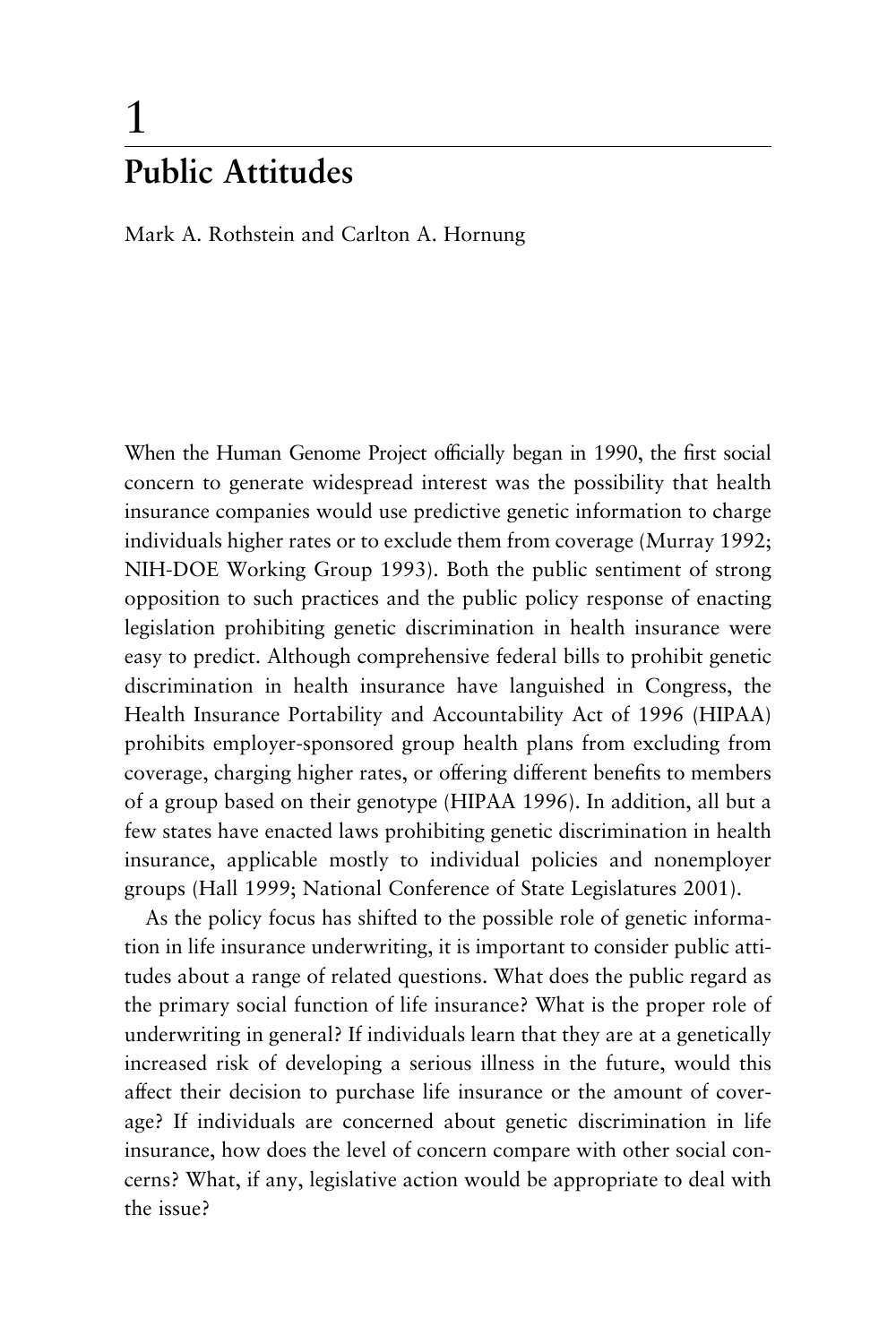This chapter reports some of the key findings of the first comprehensive public survey on genetic information and life insurance underwriting. In general, the data lead to the following four conclusions: (1) the public generally believes that life insurance companies would use genetic information to deny coverage or charge higher rates; (2) individuals who learned that they were at a genetically increased risk of a serious illness would be more likely to buy all forms of insurance, but especially health and disability insurance; (3) the likelihood of purchasing all forms of insurance on learning of a genetically increased risk is strongly correlated with age, with younger individuals most likely to be purchasers; and (4) support for legislative limitations on the use of genetic information by life insurers is most correlated with education level, with people with the most education supporting such measures.

## **Prior Research**

As with the policy analysis and legislative activity, public opinion research on genetics and insurance has concentrated on health insurance. Four data sources on public attitudes regarding genetics and life insurance, however, are worth exploring: a 2002 Harris poll, two empirical research studies on adverse selection in life insurance (Zick et al. 2000; Armstrong et al. 2003) and data from an interview survey generated by our research team in 2001.

An interactive telephone survey of 1,013 adults was conducted between May 15 and 21, 2002 (Harris 2002). Among the questions asked was the following:

If you were given a genetic test which showed how likely you were to get one or more serious diseases, which of the following do you think should be allowed to see this information?

The results, originally published in the *Wall Street Journal*, were as follows:

| Your regular doctor                                          | 90% |
|--------------------------------------------------------------|-----|
| Any doctor who is helping you to prevent a disease for which |     |
| the test shows you are at risk                               | 69% |
| Your health insurance company which is paying the cost of    |     |
| this treatment or care                                       | 39% |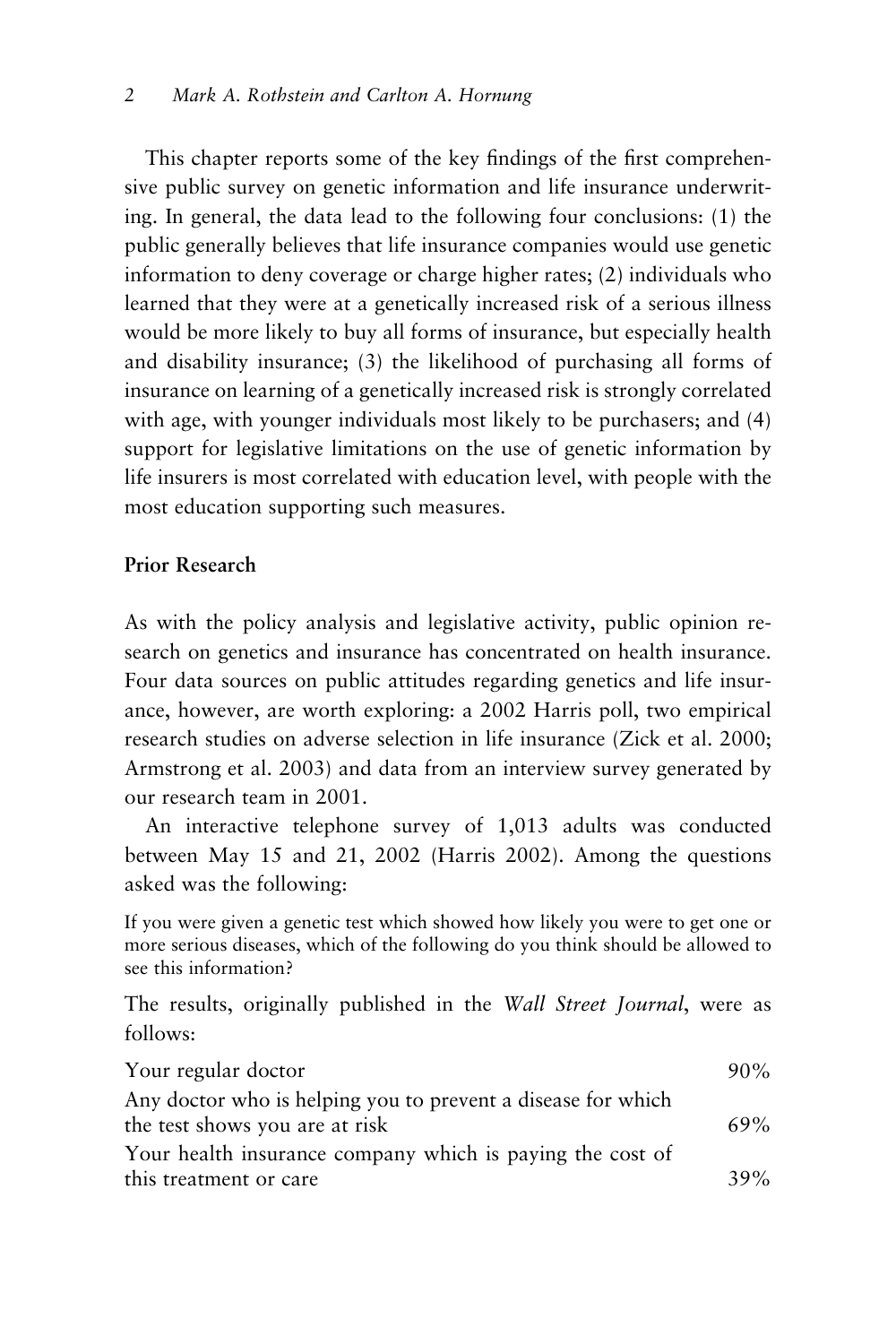| A life insurance company from which you want to obtain |         |
|--------------------------------------------------------|---------|
| life insurance                                         | $2.5\%$ |
| Your employer who is paying for part of your health    |         |
| insurance                                              | 17%     |
| Not sure/refused                                       | 5%      |

The question has two interesting elements. First, it asked who should be able to see the information. Although it did not ask whether insurance companies, for example, should be able to use results of the genetic tests in deciding coverage or rates, a likely interpretation by many respondents was that having access to the information could lead to some (possibly adverse) action. Second, life insurance companies are the only entities on the list that are not involved in providing or reimbursing for health services. Even with these caveats, the 25% figure is consistent with our earlier surveys reported below.

The second major piece of research attempted to measure the actions of at-risk individuals rather than general public opinion. Zick et al. studied 105 women age eighteen to fifty-five years from a large kindred who had undergone research genetic testing to determine whether they were carriers of a breast cancer mutation (BRCA 1). Of these women, twenty-eight tested positive and seventy-seven tested negative. A control group consisted of 177 women from the general population who had not had genetic testing but who had at least one first- or second-degree relative with breast or ovarian cancer. The study followed the women for one year to ascertain whether they differed in life insurance-purchasing behavior based on genetic information. In other words, would a woman's knowledge of her genetically increased risk of breast cancer lead her to purchase more life insurance or adverse selection?

The authors found no differences in the number of life insurance policies purchased or coverage levels between women in the study kindred and those from the general population. Neither family history, testing status, nor participation in prior BRCA 1 research studies had an effect on purchasing life insurance. The authors recognized, however, that the study had some clear limitations, including at least the following: (1) the Utah study population was quite homogeneous and consisted largely of active members of the Church of Jesus Christ of Latter Day Saints; (2) only twenty-eight women tested positive; and (3) the one-year follow-up period may have been too short. Nevertheless, at a minimum, the study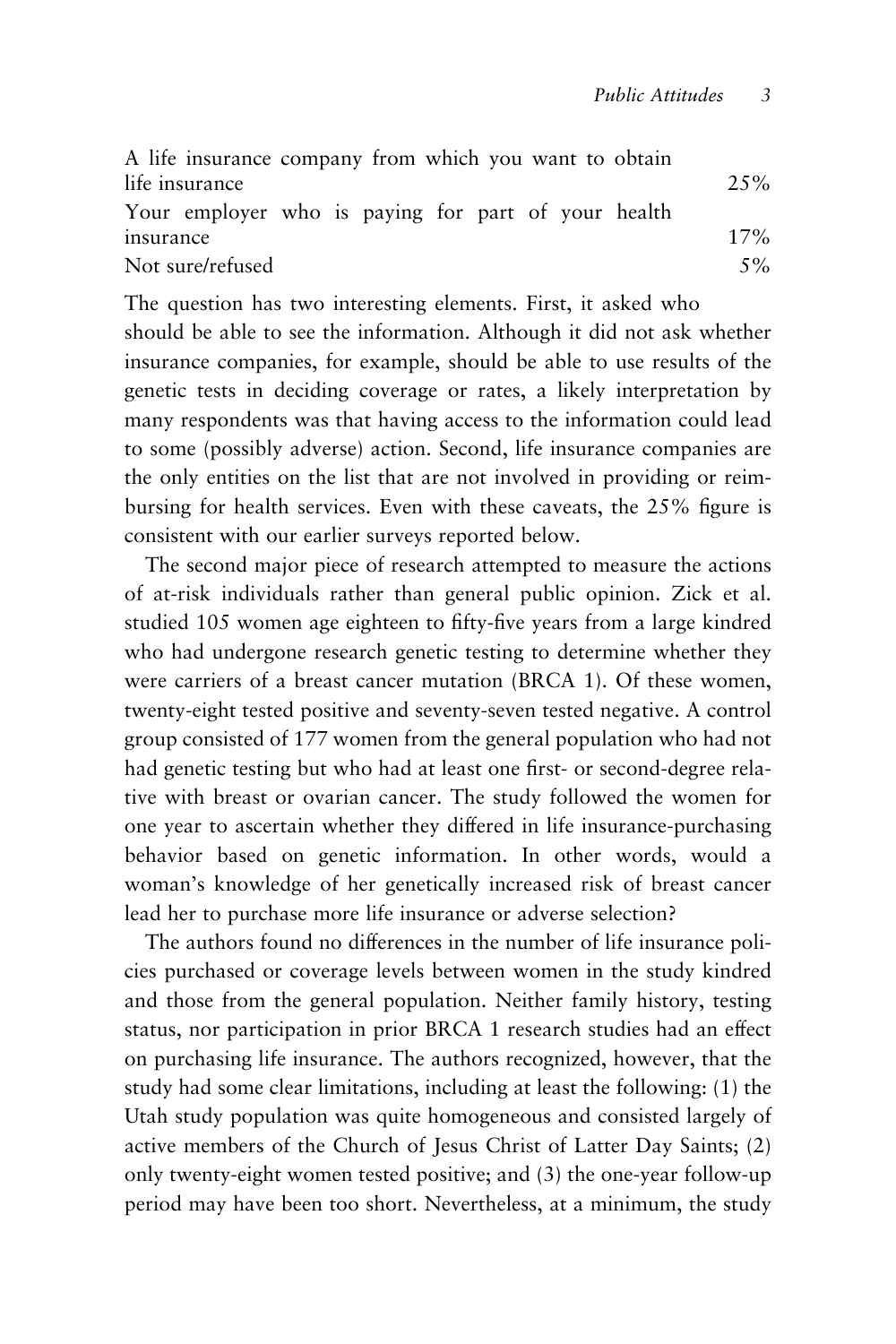failed to find evidence that adverse selection in life insurance would be an immediate and widespread reaction to knowledge of a genetically increased risk of breast cancer in an at-risk family.

Third, another study assessed the effect of genetic testing for breast cancer risk on the life insurance purchasing behavior of women in a university-based breast cancer clinic from 1995 to 2000 (Armstrong et al. 2003). Surveys were mailed to 1,186 women, 926 who had participated in the clinical risk assessment program and 262 who had tested positive for a BRCA1/2 mutation through a research testing protocol. The questionnaires asked about current life insurance coverage, changes in life insurance made since going through the program, and occurrence of life insurance discrimination since participation in the risk assessment. A total of 709 questionnaires were returned, but only 636 respondents were deemed eligible for inclusion in the final study cohort.

Almost half the women expressed concern about future life insurance discrimination if they underwent genetic testing, and this fear was a leading reason for refusal to undergo testing. Despite the fear, however, there was no evidence of actual discrimination. Thirty-seven women (6%) reported changing their life insurance coverage after genetic testing or counseling, with twenty-seven increasing coverage, six decreasing or canceling coverage, and four not specifying their action. Women who increased their coverage were more likely to have tested positive for a BRCA1/2 mutation.

The study authors noted the following limitations of their research. Patients were drawn primarily from a single clinical site in Philadelphia, the sample size was small, and the survey relied on self-reports of life insurance purchasing behavior. In addition, there was no control group of women who did not enter the breast cancer risk evaluation program.

Finally, as part of research on pharmacogenomics (Rothstein 2003), we conducted a nationwide telephone interview survey of 1,796 individuals in 2001. We asked the following questions (on a rotating basis):

If your employer could get the results of a genetic test that showed whether you were more likely to get sick in the future, what impact, if any, would this have on your willingness to take the test?

If your health insurance company could get the results of a genetic test that showed whether you were more likely to get sick in the future, what impact, if any, would this have on your willingness to take the test?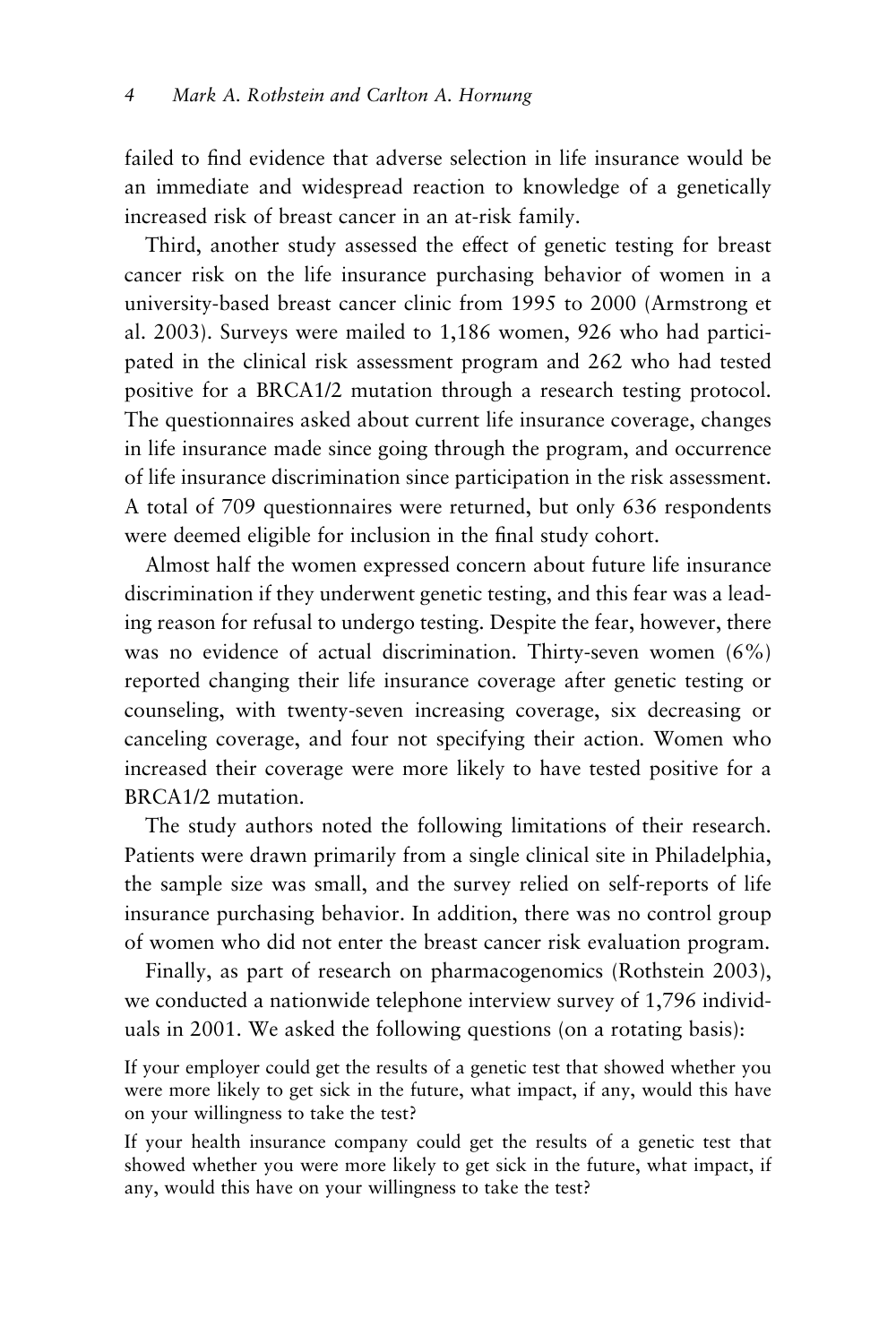If your life insurance company could get the results of a genetic test that showed whether you were more likely to get sick in the future, what impact, if any, would this have on your willingness to take the test?

Approximately 70% of respondents said that disclosing test results to a third party would make them less likely to take a genetic test. Unlike the Harris survey, responses in our survey were quite similar for employers, health insurers, and life insurers. Using multivariate analysis, we determined that being white, having a higher income, and having more education correlated with a lower likelihood of undergoing testing if results were available to employers, health insurers, or life insurers (Rothstein and Hornung 2003).

#### **Methodology**

The current survey consisted of randomly dialed telephone interviews with 2,108 individuals across the country between January 3 and April 14, 2002. The research was funded by a grant from the National Human Genome Research Institute of the National Institutes of Health. Interviews were conducted by Telesurveys Research Associates of Houston, Texas, under contract with the Institute for Bioethics, Health Policy, and Law of the University of Louisville School of Medicine.

Before conducting the interviews, sessions were held with four focus groups composed of white, African-American, Hispanic, and Asian individuals. The focus groups explored levels of awareness, knowledge, and opinions concerning genetic testing and use of genetic information in life insurance underwriting. They also provided an opportunity to assess individuals' comprehension of concepts and issues and to document the vocabulary used to describe these concepts and issues.

With the aid of focus group findings, the survey instrument was drafted by the principal investigator and survey contractor. After several revisions, the instrument was pretested in twenty interviews for length (under 15 minutes) and clarity. The final instrument was translated and back-translated by separate translators into Spanish, Mandarin and Cantonese Chinese, Vietnamese, and Korean. The research protocol and survey instrument received approval from the Human Studies Committee of the University of Louisville. All interviewees gave oral consent at the beginning of the interview.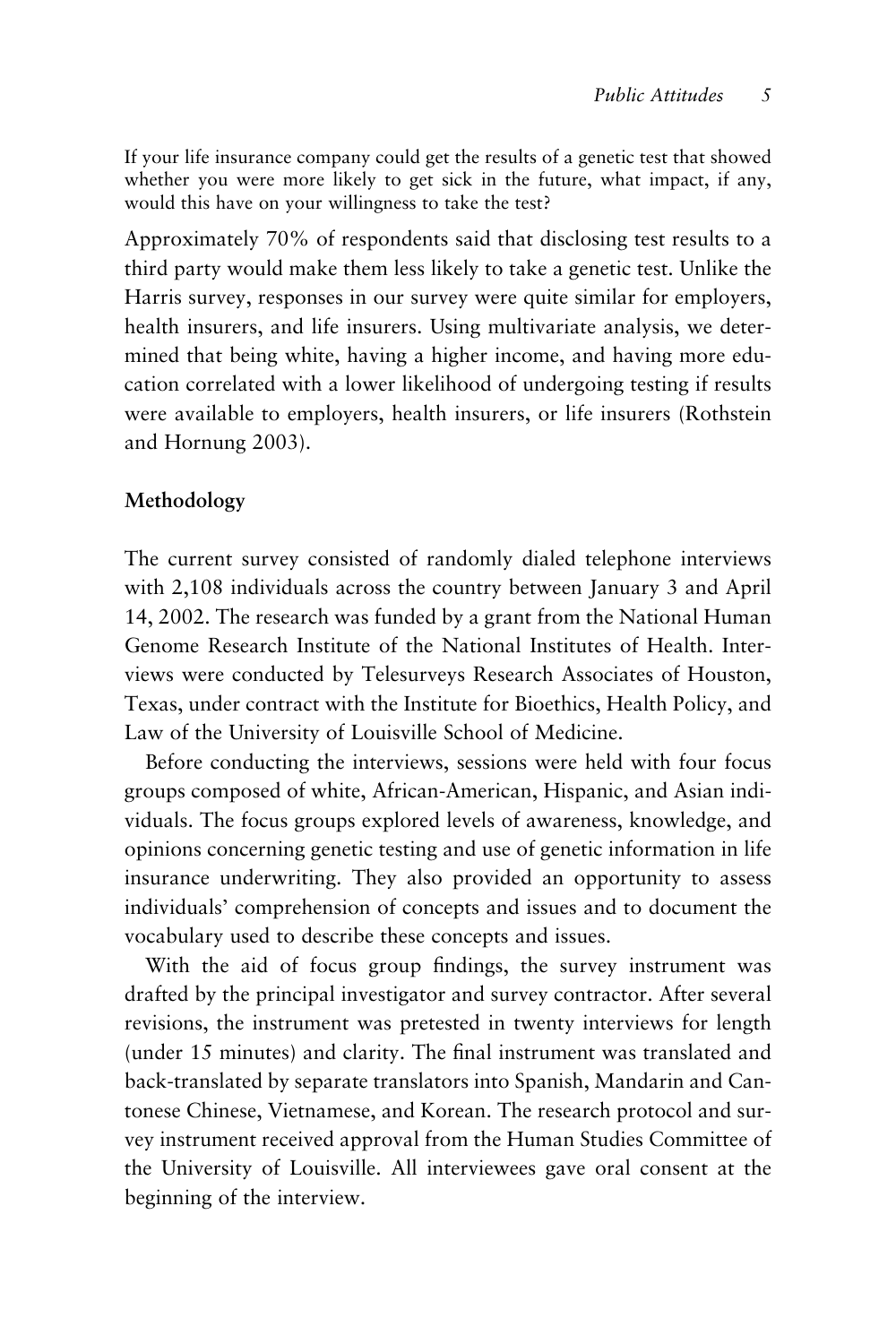A two-stage sampling design was created with an overall sample of 2,108, with oversampling to achieve a minimum subgroup size of 300 for whites, African-Americans, Hispanics, and Asians. The first stage consisted of a primary sample of 1,500 interviews completed by random digit dialing to all area codes in the forty-eight contiguous states, with the number interviewed in direct proportion to population. A total of 608 additional interviews were conducted to increase the sample size to a minimum of 300 for each of the four racial-ethnic groups. This was accomplished by targeted random digit dialing from area codes and telephone exchanges in which 30% or more of households were of the designated racial-ethnic group. Race and ethnicity designations were based on self-identification; respondents also could designate "other," but only a small number chose to do so. Therefore this category is not reported in findings in which race and ethnicity are reported.

This sampling design yielded both widespread geographic representation and inclusion of households with listed and unlisted telephone numbers. Furthermore, the sample of 2,108 yielded estimates with a margin of error of only 2.14% at the 95% confidence level, and 90% statistical power for detecting racial-ethnic pairwise differences of 6% at alpha equals 0.05.

The investigators recognize that Hispanics and Asians are heterogeneous groups. The preferred sampling methodology would have used oversampling to include a sufficient number of Chinese-Americans, Vietnamese-Americans, Japanese-Americans, Korean-Americans, Filipino-Americans, and other Asian subpopulations to detect important differences. Similarly, the preferred methodology would have used oversampling for Mexican-Americans, Cuban-Americans, Puerto Rican-Americans, and other Hispanic subpopulations. Native Americans also would have been included and sampled in sufficient numbers. Financial constraints, however, necessitated limiting the survey to four racial and ethnicity categories.

Telephone interviews were conducted in English, Spanish, Chinese, Vietnamese, and Korean. Up to five contact attempts were made for each telephone number at different times of day. The response rate for residential calls where the call was answered (not counting businesses, fax machines, or voice mail) was 68.3%.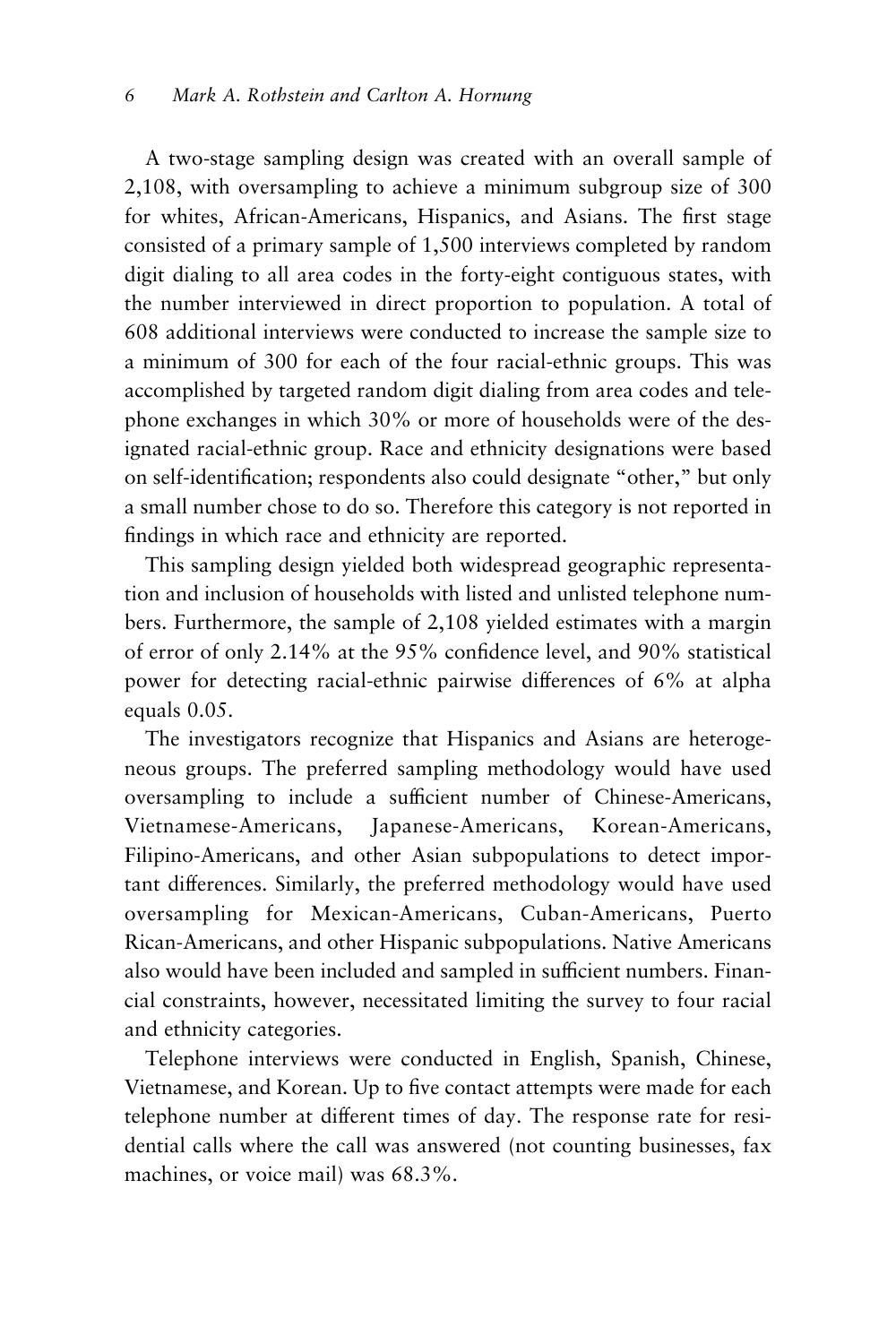The survey contained sixteen substantive questions, most with subparts, that asked respondents about their current life insurance coverage, their perceptions of how insurers and individuals would be likely to respond to predictive genetic information, and their opinions on public policy options to address the issue. The survey used the following fifteen demographic variables: household size, age, education, marital status, employment status, residence in urban or rural area, race-ethnicity, language spoken at home, country of birth, religion, income, prior genetic testing, health status, and gender (appendix 1.1).

#### **Key Findings**

The survey findings present a wealth of information. In this chapter, we report on the following five areas of inquiry: (1) public opinions about the expected action of life insurance companies if they have access to genetic information; (2) likely insurance-purchasing behavior of individuals who learn they are at a genetically increased risk of a serious health problem; (3) public opinions on possible regulation of use of genetic information by life insurance companies; (4) public concerns about genetic discrimination relative to other issues; and (5) public views about the need for life insurance. All data analyses were accomplished using Statistical Package for the Social Sciences (SPSS) software. Cases were weighted by age for all racial-ethnic comparisons and by race-ethnicity for all age comparisons. All other analyses used a case-weighting system to reflect both age and race-ethnicity, with sample weights adjusted to yield a total of 2,108 cases.

# **Expected Action of Life Insurance Companies if They Have Access to Genetic Information**

Although little documented evidence of adverse treatment of individuals in employment (Miller 2000), health insurance (Hall 1999) or life insurance (Zick et al. 2000) exists to date, concern about discrimination is widespread. Such concern should not be dismissed as irrational and unworthy of consideration for two important reasons. First, the amount of predictive genetic information in medical records is expected to grow tremendously as medical applications of genetic research move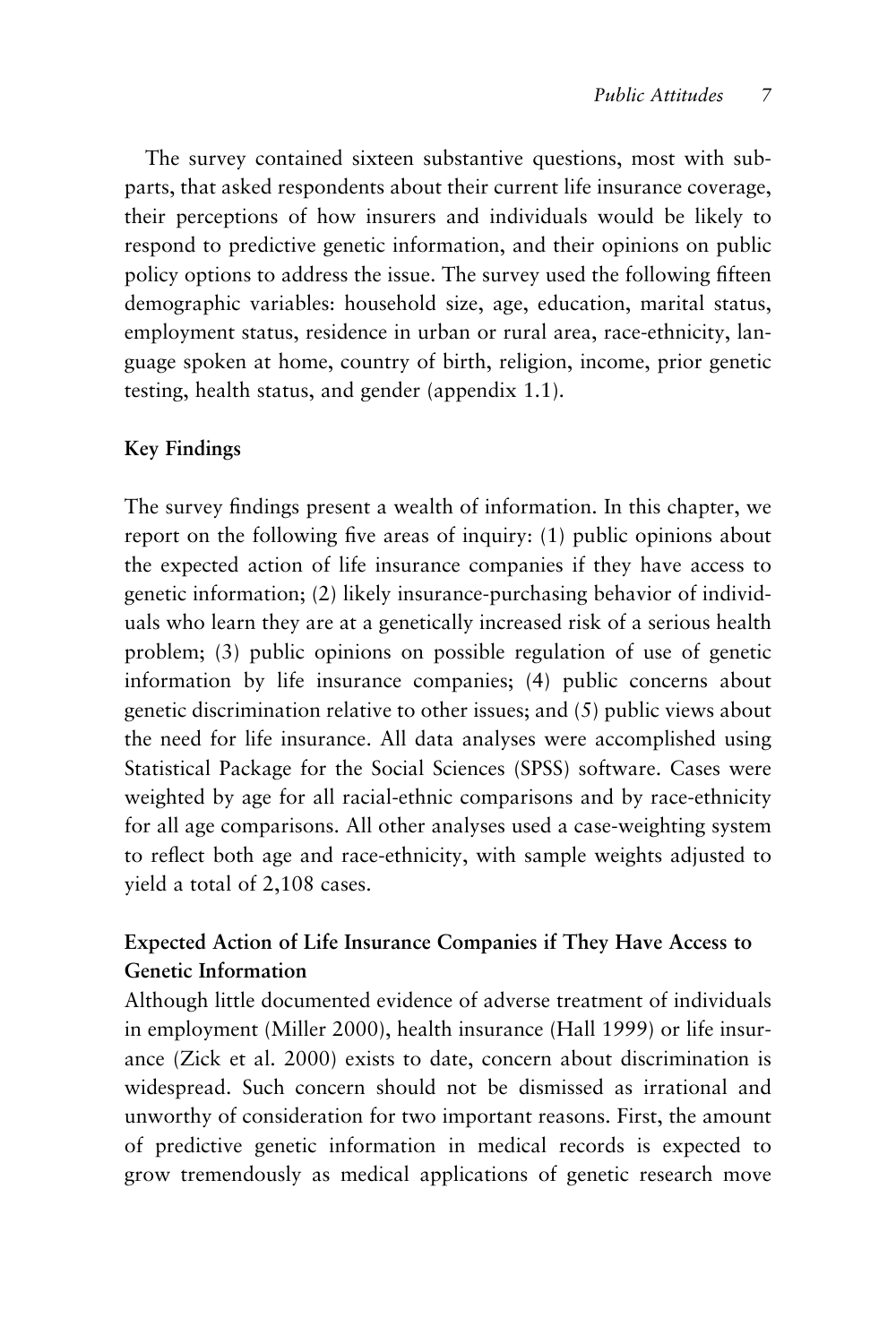beyond rare, monogenic disorders to more common, multifactorial, chronic diseases. Second, the fear of discrimination already is causing many at-risk individuals to forgo genetic testing, thereby failing to take advantage of the opportunity for prevention and early diagnosis. Thus, there is an important population health component of concern about discrimination.

We attempted to measure public attitudes regarding the likely effects of genetic information on policy issuance and pricing by life insurance companies. We asked: "Now I would like to find out what you think life insurance companies might do if they have access to genetic information. If a life insurance company has access to the genetic information of someone applying for a life insurance policy, do you think they would be likely to ...." Subjects were asked to respond yes, no, or don't know to each of the following options: refuse to sell the policy; agree to sell the policy at the regular price; agree to sell the policy at a higher price; and agree to sell the policy at a lower price; refusals also were noted.

Because life insurance is a highly competitive business and companies attempt to sell as many policies as possible (Meyer 2004), in theory, the effect of additional genetic (or other predictive medical) information would be neutral on overall availability and pricing of life insurance. Thus, for example, one could argue that for every individual whose rates were raised from standard rates on the basis of being considered at a high risk, another individual's rates would be lowered due to assumed low risk. Even if this assumption is correct, upward and downward adjustments in price are unlikely to be made on an equal-number basis. For example, a few individuals might be offered insurance at much higher rates (or not at all), and many individuals would have the same or only slightly lower rates.

In general, the public believes that genetic information would result in life insurance companies refusing to issue policies (85.1%) or charging higher premiums (85.1%). Only 26.7% said that companies would agree to sell the policy at the regular price, and only 19.5% said that genetic information would result in the issuance of a policy at a lower price.

As shown in figure 1.1, significant differences were found across racialethnic groups in beliefs about what life insurance companies would do if they had access to genetic information. More than 90% of whites said that they thought companies would refuse to sell a policy and that they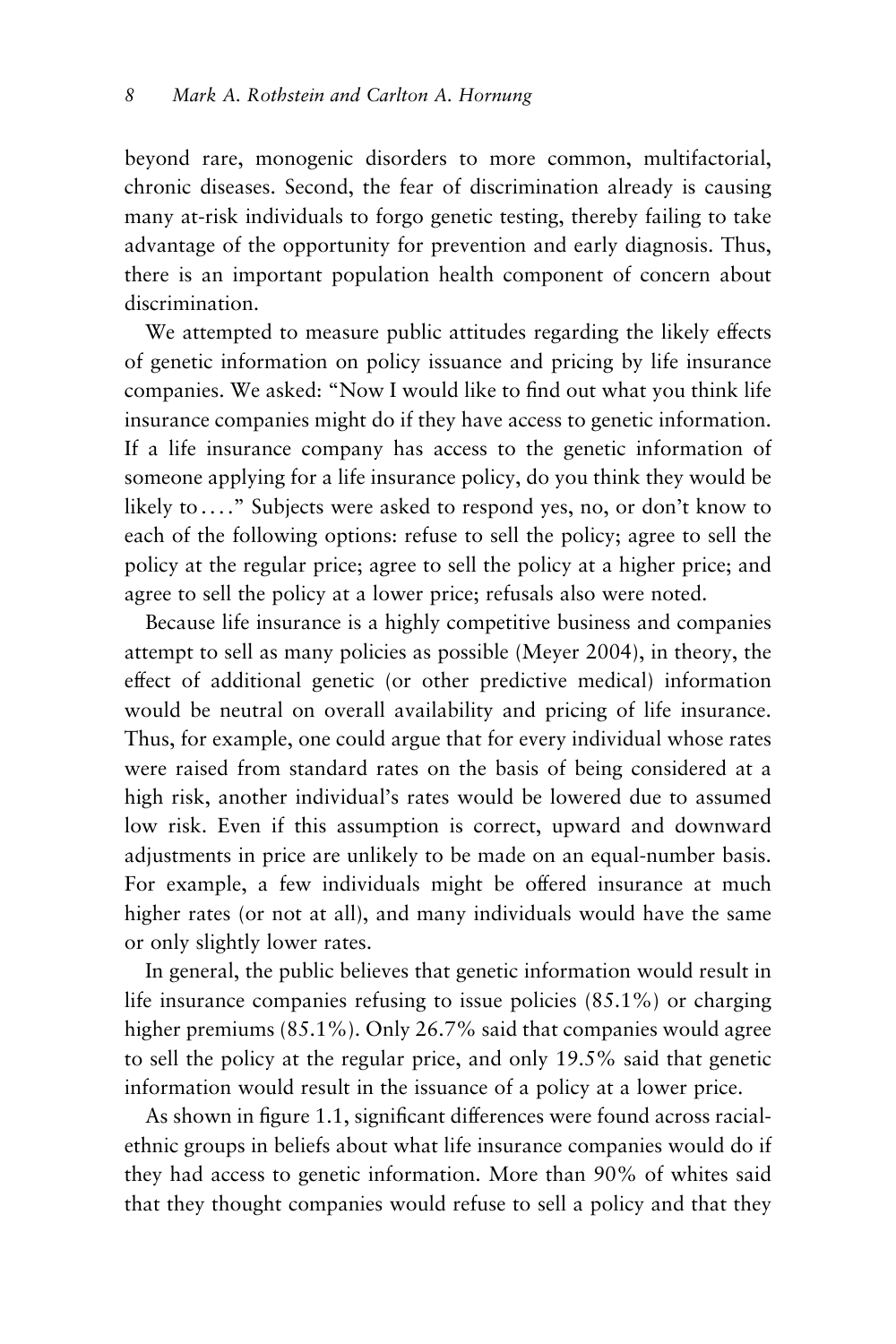



Perception of life insurers' likely response to genetic information, by race/ ethnicity.

would charge a higher price, whereas only about 72% of Asians held these views. At the same time, whites were least likely to think that companies would sell a policy at the regular or lower price, whereas Asians and Hispanics were most likely to say that would be the case.

Important differences were revealed in beliefs depending on the age of the respondent (figure 1.2). The youngest and oldest respondents were least likely to believe that insurance companies would refuse to sell a policy or charge a higher price, but more than 90% of those between ages 35 and 64 years believed this would occur. At the same time, between 80% and 90% of respondents in each age group thought that insurance companies would sell policies at higher prices.

As shown in figure 1.3, the percentage of respondents who thought insurance companies would deny a policy or sell it at a higher price if they had access to genetic information increased with income. In contrast, the percentage thinking that insurance policies would be sold at the regular price decreased with income. Finally, respondents earning between \$25,000 and \$74,999 per year were least likely to believe that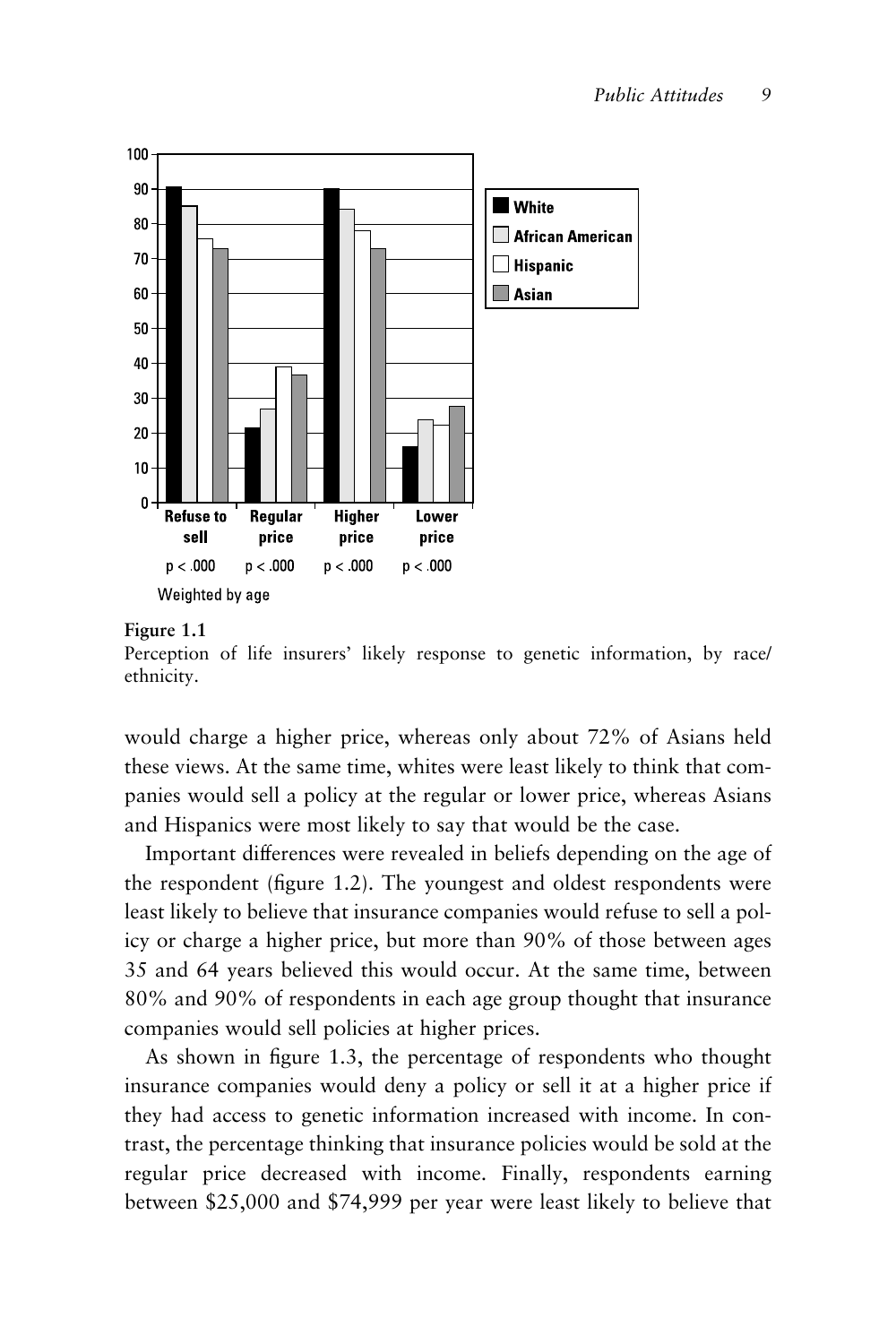

Perception of life insurers' likely response to genetic information, by age.



All < 000; weighted by age and race-ethnicity

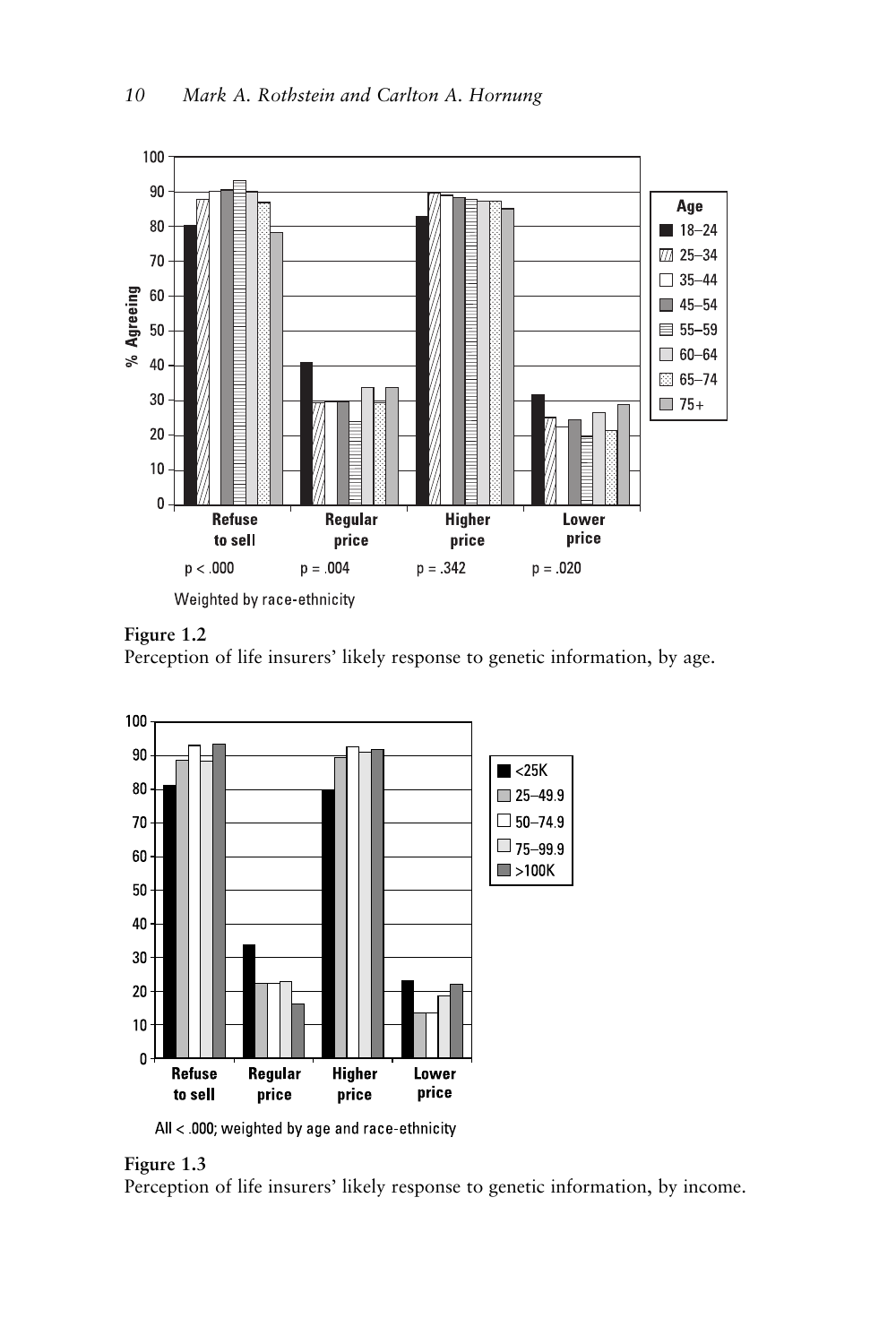

**Figure 1.4**

Perception of life insurers' likely response to genetic information, by education.

companies would sell policies at a reduced price if they had genetic information about applicants.

Education had the clearest relationship to what respondents believed about how life insurance companies would act if they had access to an individual's genetic information (figure 1.4). The percentage who believed that insurance companies would refuse to sell a policy and the percentage who thought companies would sell a policy at a higher price increased with years of education. Between 60% and 70% of those with less than an elementary education, but over 90% of those with a graduate degree, thought this way. As expected, the percentage who thought that an insurance company would sell a policy at the regular price or at a lower price decreased with education from a high of about 40% among those with an elementary education or less to less than 10% with a graduate degree.

# **Beliefs about Genetic Information about Disease and Consumers' Insurance Purchasing Behavior**

The greatest threat to risk-based insurance of any type is adverse selection, defined as the likelihood that those who know they are at increased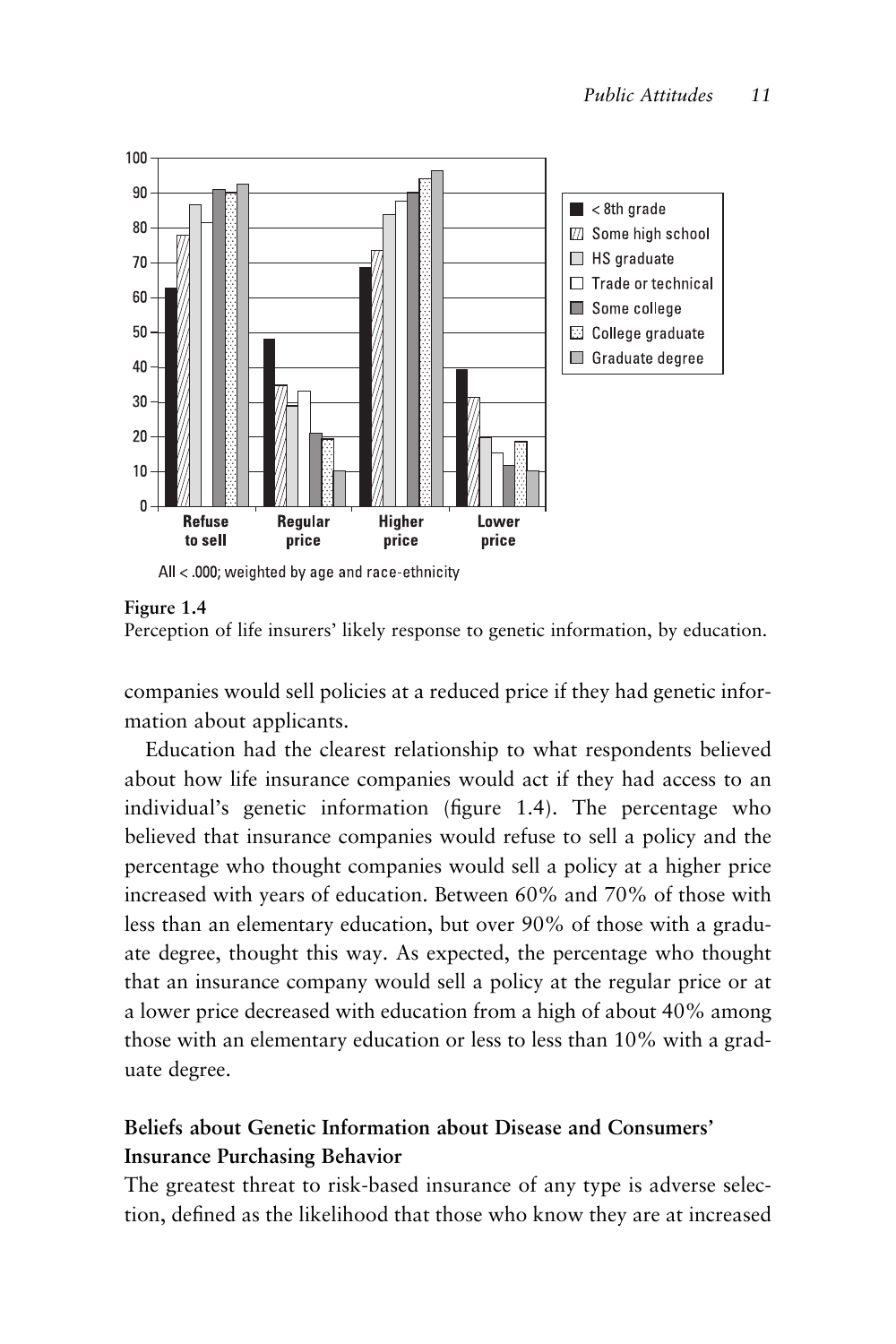risk will be more likely to purchase insurance and in greater amounts than those who lack such knowledge or know they are at decreased risk (Dicke 2004; Gleeson 2004; Pokorski 1995). Insurers attempt to prevent adverse selection in various ways, including the obvious example of refusing to sell flood insurance to homeowners after a hurricane has been tracked bearing down on the coast.

Adverse selection has two essential elements in the context of medical underwriting. First is asymmetry of information relevant to mortality risks. If the insurance company has the same predictive health information as the consumer, known risks can be reflected in the pricing of the product. Currently, few genetic tests are performed in routine medical practice, and they are generally limited to testing for predisposition to rare disorders among individuals with a family history of the illnesses. Because life insurance application forms ask about family health history, as to rare disorders there is unlikely to be substantial information asymmetry between the applicant and the company. The possibility of asymmetry will grow, however, as more genetic tests are performed for more common disorders in primary care settings or even by applicants themselves if home-collection genetic test kits become more widely available.

The second requirement for adverse selection is the inclination of an individual to act on the information, willingness to "game the system" by withholding information in the medical underwriting process. Virtually no empirical evidence or survey data of likely consumer behavior are available in the specific context of genetic information and life insurance. One empirical study found no evidence of adverse selection (Zick et al. 2000) and another study found some evidence of adverse selection (Armstrong et al. 2003), but both studies had serious methodological limitations.

We asked respondents if they thought that consumers would withhold unfavorable results of a genetic test from a life insurance company. Nearly one-fourth (23.1%) strongly agreed and 50% agreed, whereas only 11.3% disagreed or strongly disagreed. Almost three-quarters of the population believe that other people would withhold information from an insurance company about a genetic test that indicated that they were more likely to get a serious illness. When half of the sample was asked if they agreed or disagreed with the statement that "it would be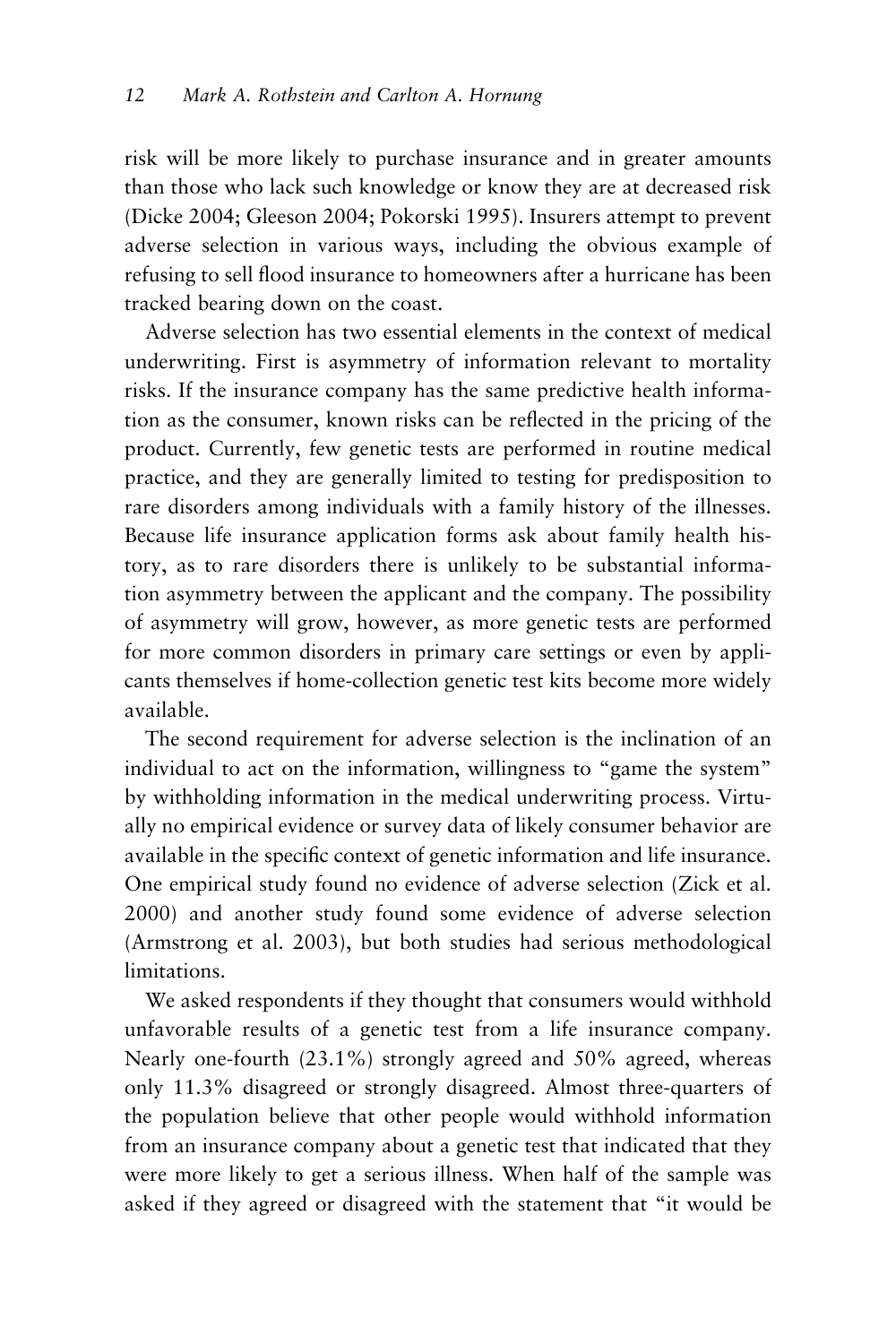wrong to withhold genetic information from an insurance company," just 50.6% agreed or strongly agreed, 25.9% disagreed, and 5.8% strongly disagreed. The other half of the sample was asked if they agreed or disagreed that it "would *not* be wrong to withhold genetic information from a life insurance company"; 37.7% disagreed or strongly disagreed, but 43.3% agreed and 10.9% strongly agreed.

To summarize these findings, respondents overwhelmingly expected consumers to withhold unfavorable results of a genetic test from life insurers. They were more closely divided on the issue of whether it would be wrong to do so, with results varying on whether the question was asked in the affirmative or negative.

We attempted to obtain additional insights into the prospects of adverse selection in life insurance based on genetic information by asking a question that placed life insurance in the context of other forms of insurance. We asked the following:

I am going to read a list of different types of insurance and ask you to tell me whether you would be likely or unlikely to buy each type if a medical test indicated you were at an increased risk of getting a serious disease. First, if a medical test indicated that you, personally, had an increased chance of getting cancer or heart disease in the next ten years, would you be likely or unlikely to (buy/buy more) ...

A. Health insurance?

B. Life insurance?

C. Long-term care or nursing home insurance?

D. Disability insurance that would pay a portion of your wages if you could not work due to accident or illness?

Before stating the responses, a few words of explanation. We believed it was necessary to give an example of some common, serious illnesses so that all respondents would use a similar definition of "serious illness." We chose cancer and heart disease, the former because it is an area where several genetic tests already are in use and the latter because it is the most common cause of mortality. We included the ten-year figure so that all respondents would be applying the same time horizon. Based on results of focus groups, we thought it necessary to add brief explanations of long-term care and disability insurance, but did not think it necessary to explain health or life insurance. The order in which insurance products were mentioned was rotated. Finally, the answer options for each question were likely, unlikely, and unsure; refusals also were noted.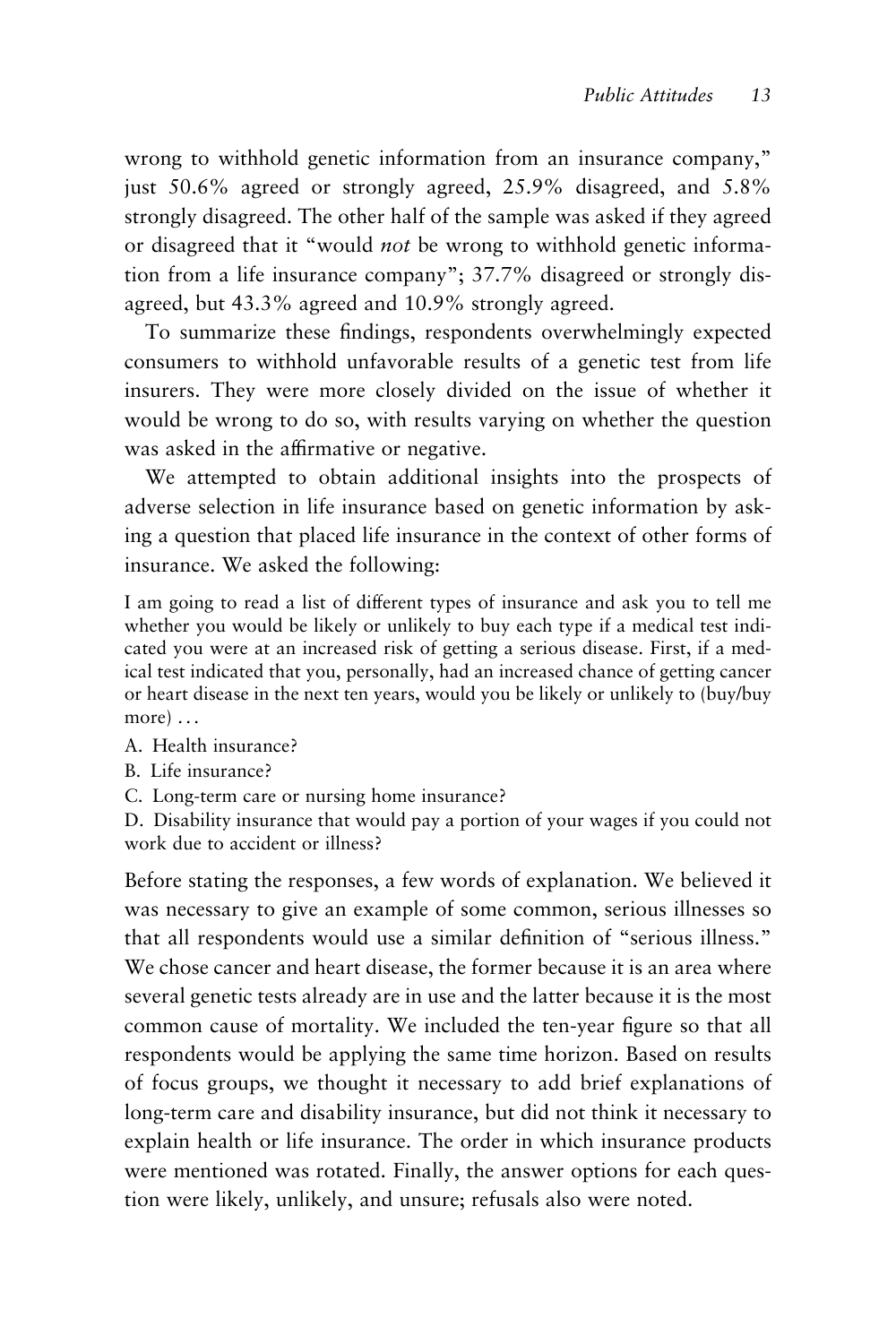



Likelihood of buying life insurance if medical test indicated increased 10-year risk of cancer or heart disease, by race/ethnicity.

Overall, respondents indicated an interest in purchasing all forms of insurance, with the following specific percentages: health 70.6%; disability 70.3%; long-term care 62.8%; and life 61.1%. Although the question did not ask whether respondents would also refuse to divulge to the insurance company that they had undergone testing, the answers shed light on this point. Figure 1.5 presents responses according to raceethnicity. Hispanics were most likely to respond that they would buy or buy more insurance if they had information about an increased risk of illness (88.6% health, 85.5% disability, 80.5% life, 78.8% long-term care) and whites were least likely to do so (health 65.5%, life 56%, longterm care 58.3%, disability 65.8%). The high percentage of Hispanic respondents may be explained by the fact that they were the group least likely to have life insurance in the first place, only 45.0%, compared with 77.9% for African-Americans, 75.6% for whites, and 47.5% for Asians.

Perhaps surprising, in light of the role of predictive information affecting insurance-purchasing behavior, figure 1.6 indicates that the likeli-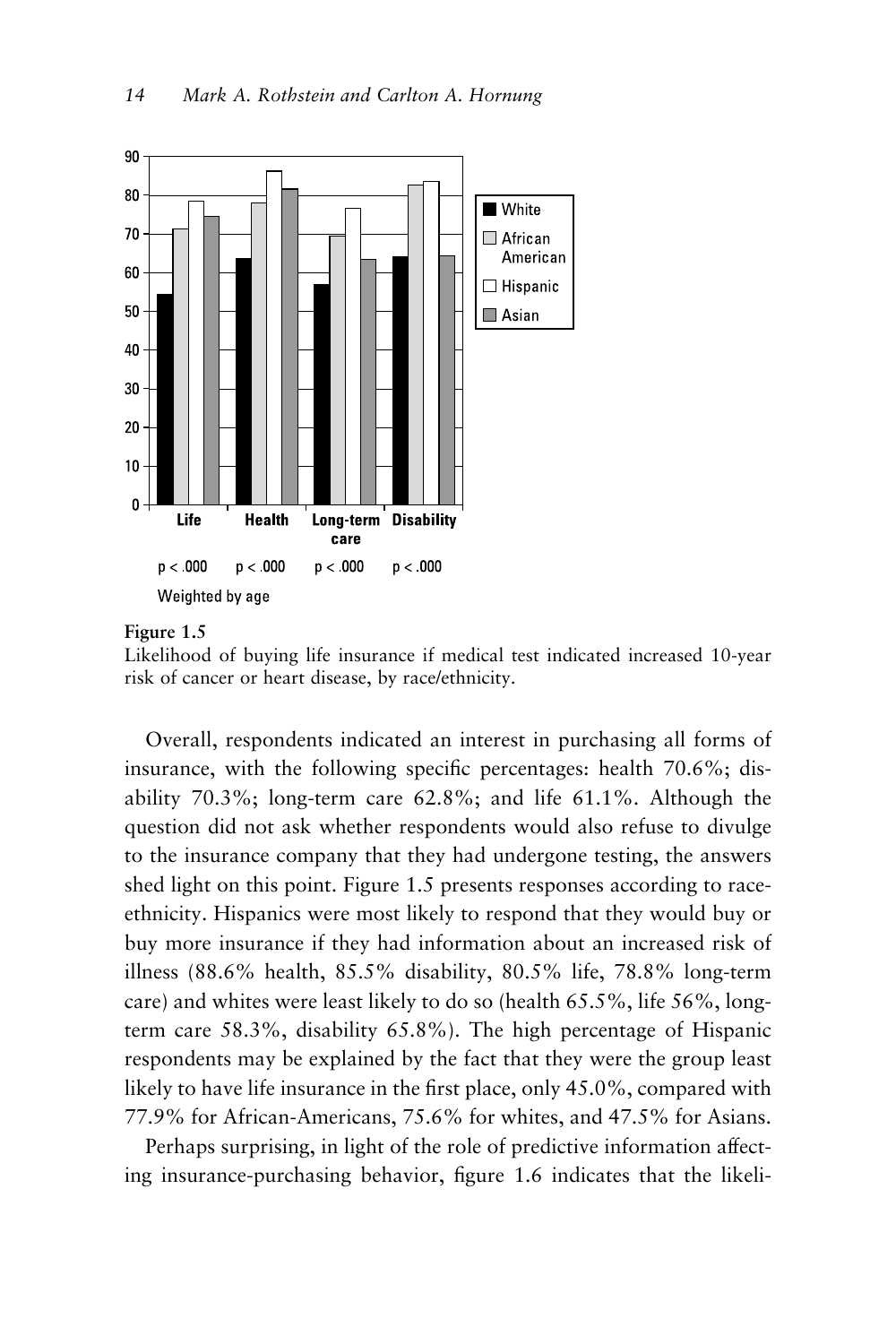

Likelihood of buying life insurance if medical test indicated increased 10-year risk of cancer or heart disease, by health status.

hood of an individual buying insurance is not affected by current health status. Similarly, neither education nor income was a significant predictor of likelihood to buy or buy more insurance. Figure 1.7, however, indicates a strong association between age and likelihood of buying life, health, and disability insurance, with younger individuals much more likely to buy or buy more insurance. On the one hand, this may not be viewed as great a risk of adverse selection because younger individuals are less likely to have insurance at the outset, and the amount they would purchase is likely to be lower because they generally have lower incomes and fewer assets. On the other hand, the result may be viewed as a substantial risk of adverse selection because younger people pay much lower premiums for life insurance because of their lower mortality risk, and premature death in this cohort would result in a substantial loss in expected years of life. The percentage saying they would be likely to buy any type of insurance did not differ according to either education or income.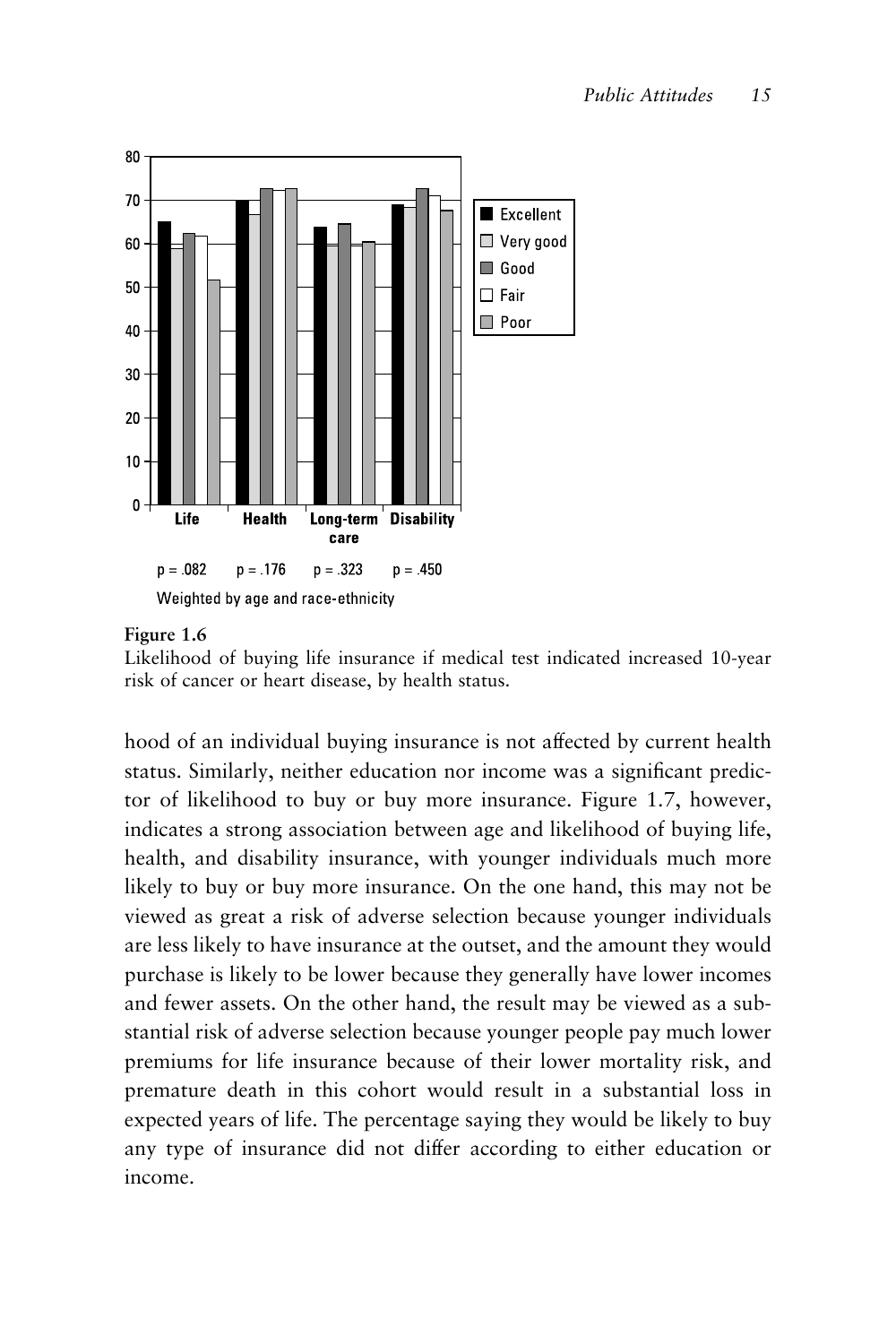

Likelihood of buying life insurance if medical test indicated increased 10-year risk of cancer or heart disease, by age.

# **Opinions on Possible Regulation of Life Insurers' Use of Genetic Information**

Elected officials, executives of the life insurance industry, academics, consumer advocates, and numerous other individuals have begun searching for an appropriate response to the issue of genetic information and life insurance underwriting. We attempted to identify public opinion about various policy options. The immediate options available to life insurance companies are to acquire relevant genetic information from an applicant's medical record, or to require someone applying for a policy to take a specific genetic test or a battery of tests to determine risk of lifethreatening disease. To explore beliefs about what the population thinks is appropriate genetic information that an insurance company should be allowed to obtain, we asked:

Now I am going to read some general statements about life insurance and genetic testing and ask whether you agree, disagree, or have no opinion. The first is . . . A. Life insurance companies should be allowed to require all applicants to take a genetic test.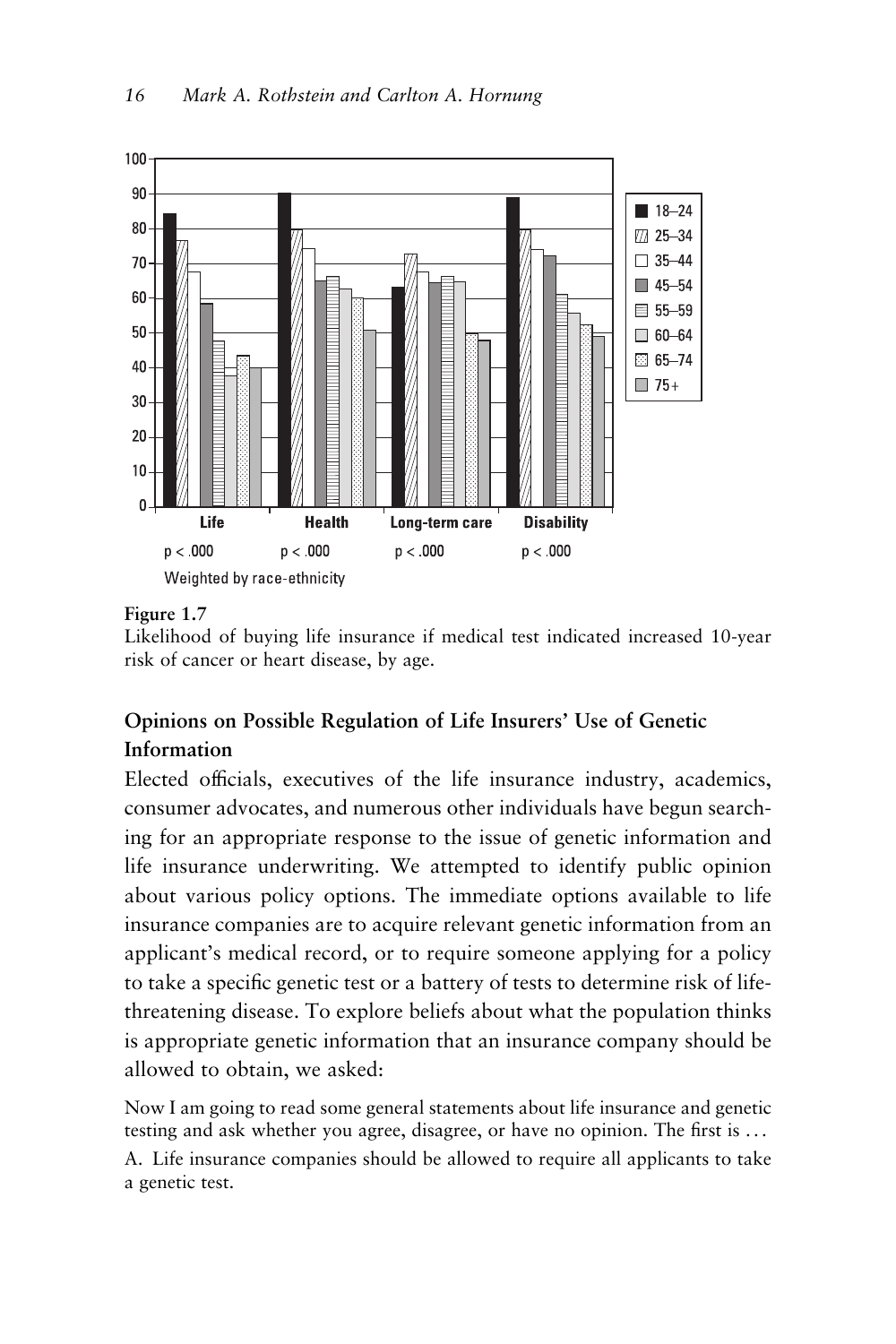

Preference for regulation of life insurers' use of genetic information, by race/ ethnicity.

B. Life insurance companies should not be allowed to use either the results of genetic tests or other genetic information.

C. Life insurance companies should be able to use genetic information from existing medical records, but they should not be allowed to require applicants to take a genetic test.

The order in which the three parts of the question were asked was rotated. The answer options were agree, no opinion, disagree, and unsure; refusals also were noted.

Most respondents (60.8%) said that life insurance companies should not be permitted to use *either* the results of genetic tests or other genetic information. Most (53.2%) said that companies should be able to use genetic information from existing medical records, but they should not be allowed to require applicants to take a genetic test. Only 15.4% agreed with the statement that companies should be allowed to require all applicants to take a genetic test. As shown in figure 1.8, whites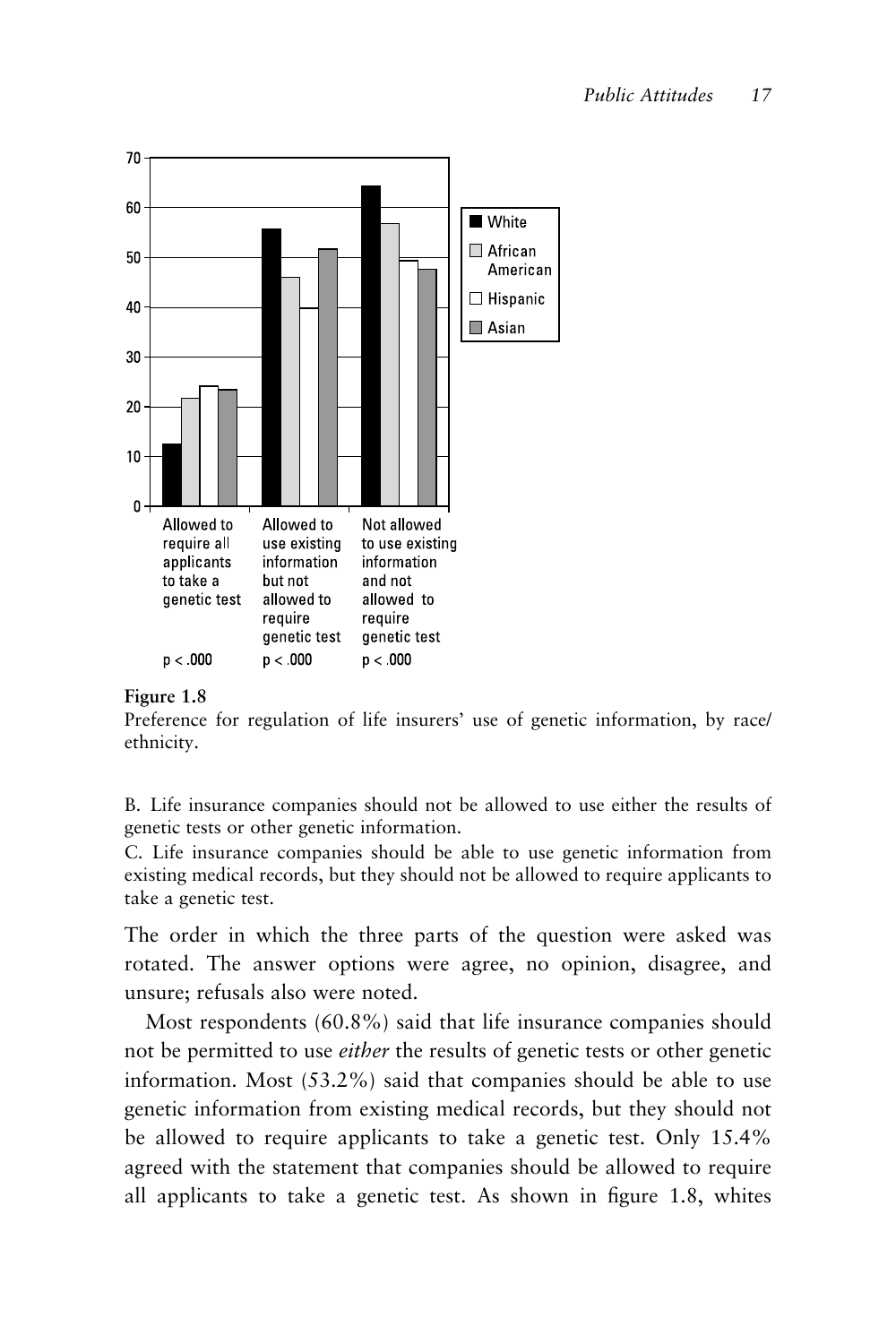

Preference for regulation of life insurers' use of genetic information, by age.

(12.4%) were least likely to say that companies should be allowed to require applicants to take a genetic test and most likely (55.6%) to say that companies should be allowed to use existing information.

Figure 1.9 reveals the effect of age on the answers. Between 25% and 30% of respondents less than twenty-four and over seventy-five years of age were most likely to approve of required genetic testing. Socioeconomic status characteristics also appear to be important determinants of attitudes. More than 20% of the lowest-income group said that insurance companies ought to be allowed to require applicants to have a genetic test, but only about 8% of the highest-income group had that opinion (figure 1.10). Similarly, between 25% and 30% of respondents who did not complete high school approved of life insurance companies requiring genetic tests, compared with less than 10% of respondents who had a college or graduate degree (figure 1.11). When it came to using existing genetic information from an applicant's medical record, clear differences of opinion were seen by education, but less clear differences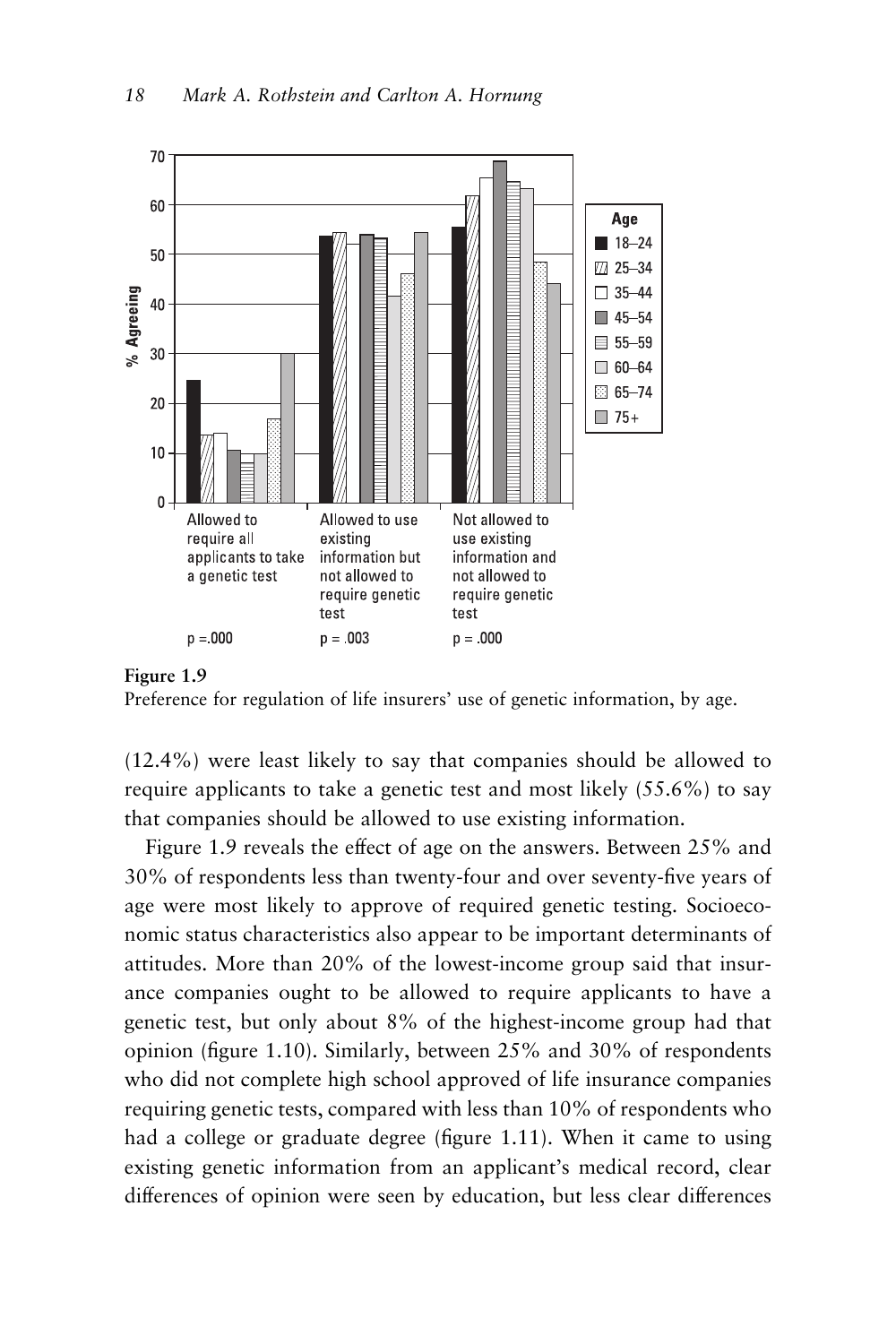

Preference for regulation of life insurers' use of genetic information, by income.

by economic status. Respondents with the least education were least likely to say that companies ought to be allowed to use existing information. In contrast, groups with the highest education were twice as likely to allow companies access to existing information.

What is interesting to note is that the lowest-education group, those with less than an elementary education and who presumably had the least understanding of genetic testing and genetic information and what they can be used for, did not seem to distinguish between the implications of requiring a test and using existing information. However, as education level increased, respondents were more likely to oppose required genetic tests but would permit use of genetic information that might already exist.

Figure 1.12 provides counterintuitive results. We asked individuals if they ever had a genetic test, and those who had *not* had a genetic test were most likely to oppose allowing life insurance companies to require such tests. Although it is not clear what is responsible for this result, it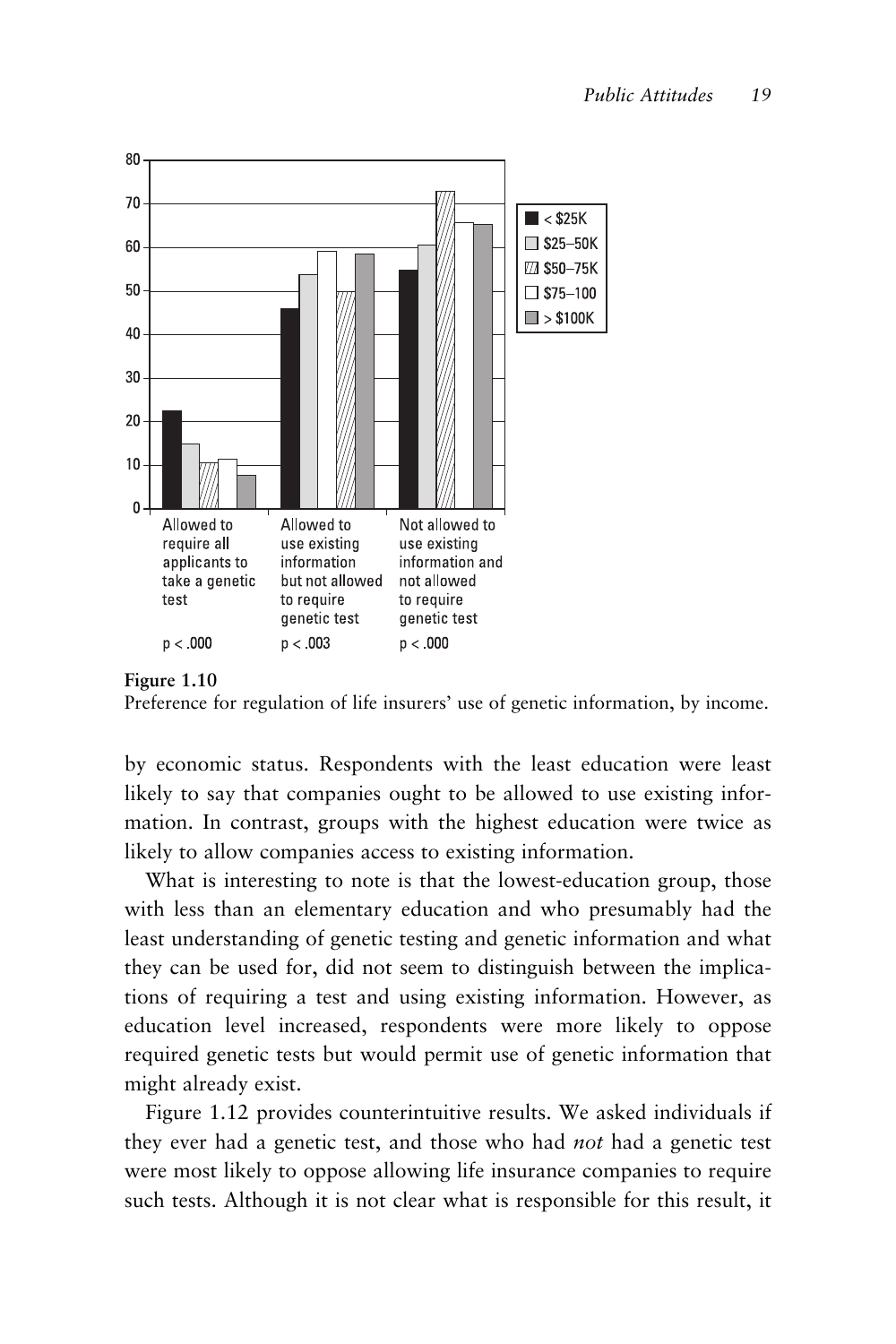

Preference for regulation of life insurers' use of genetic information, by education.

may be that it reflects negative test results or individuals who had declined testing because of possible nonmedical uses of the information. It also should be noted that only 8.1% of respondents reported having had a genetic test.

## **Concerns about Genetic Discrimination Relative to Other Issues**

In our earlier interview survey on public attitudes toward pharmacogenomics we learned that the public is concerned about the possibility of genetic discrimination (Rothstein and Hornung 2003). Although this finding is consistent with numerous studies, it does not measure the degree of concern about genetic discrimination relative to other matters. We tried to address this issue in the current study. As the first part of a question, we asked the following:

Are you concerned that, as scientists learn more about genetics, there is likely to be genetic discrimination or making decisions against a person based on his or her genetic information rather than their actual health?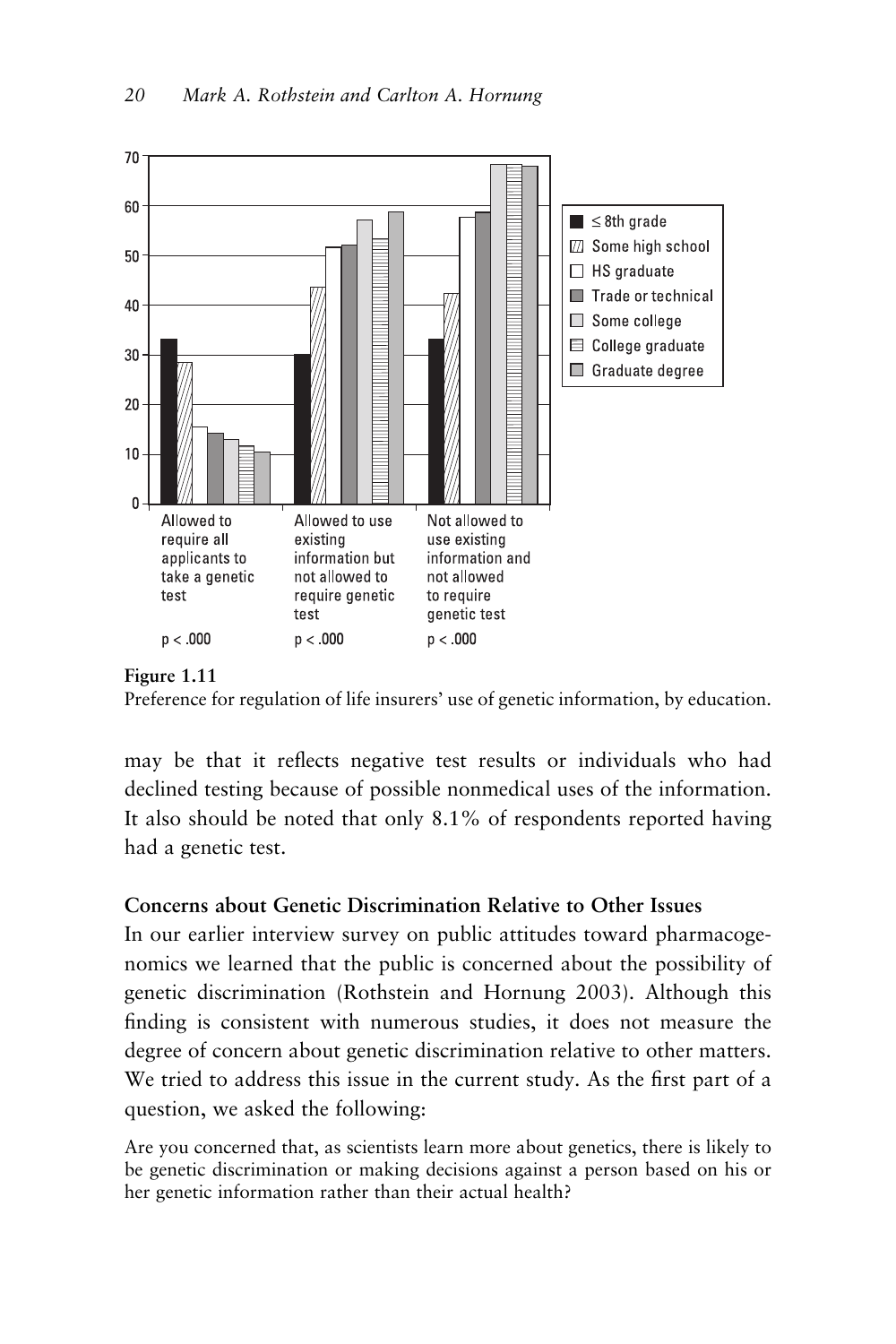

Preference for regulation of life insurers' use of genetic information, by whether they have had a genetic test.

Not surprising, 83.1% of respondents answered yes. In part two of the question, we asked those who answered yes the following:

I am going to read a list of other issues and ask you to tell me whether you feel each one is a bigger concern or a smaller concern than genetic discrimination. If you feel any of the issues and genetic discrimination are equal concerns, please tell me that. First, . . .

We gave them a list of seven concerns that we asked in rotating order: cloning, crime, the economy, the environment, access to health care, taxes, and terrorism (figure 1.13). About five times more respondents rated terrorism, crime, access to health care, and the economy as causing more concern than rated genetic discrimination a concern. The environment was a more important concern than genetic discrimination by a margin of about three to one, and taxes by a margin of two point five to one. Even cloning, which had the lowest level of concern of the comparison issues, was more a concern than genetic discrimination by a margin of four to three.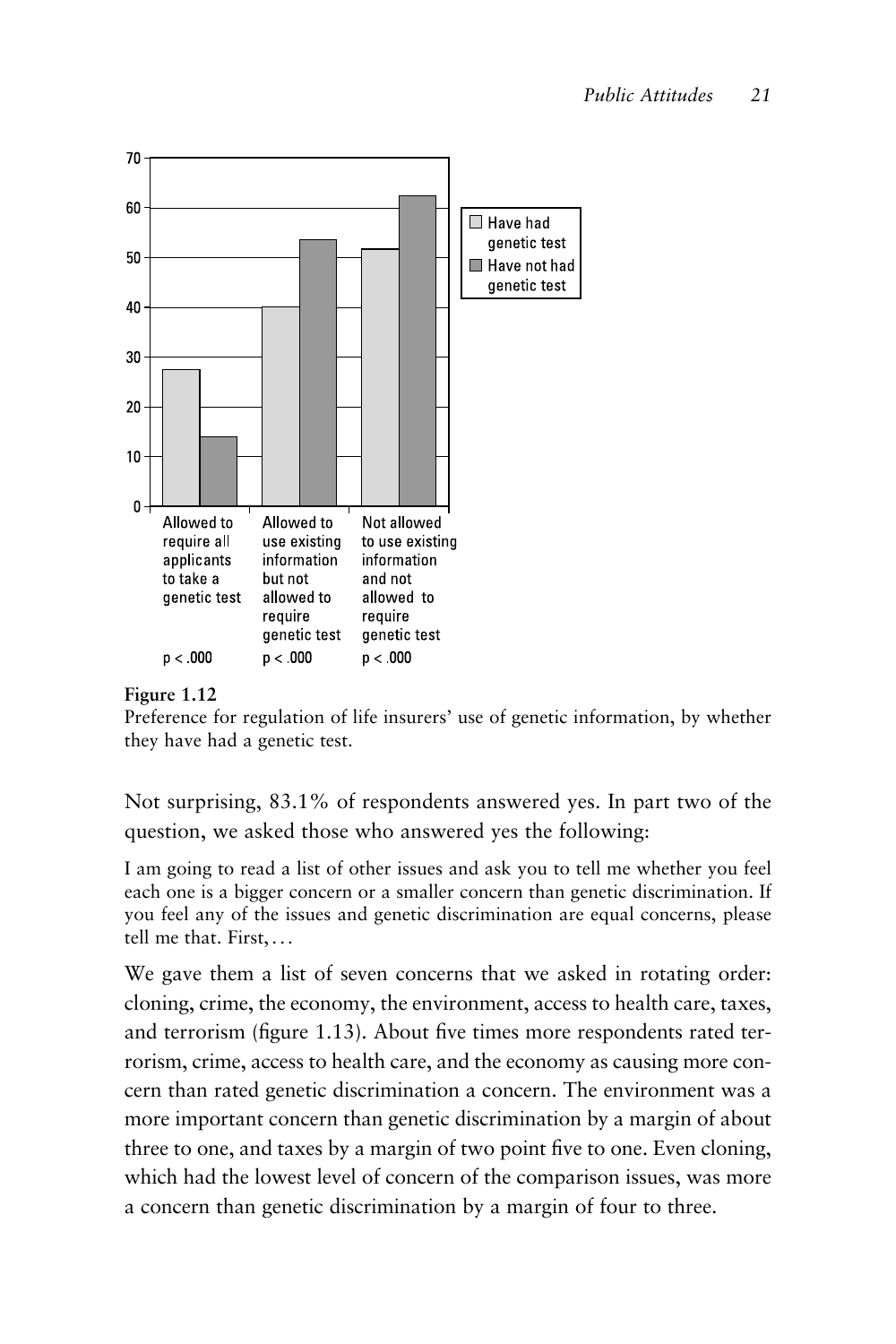

**Figure 1.13**

Concern about genetic discrimination relative to other issues.

Thus, genetic discrimination, although reported as a concern by 83.1% of respondents, was less a concern than any of the other items on the list. It should be noted that we asked about genetic discrimination in general, which could include employment, health insurance, and other forms of discrimination.

# **The Need for Life Insurance**

A major policy question for possible regulation of the use of genetic information in life insurance (and a recurring theme in several of the chapters that follow) is whether access to life insurance should be considered an economic issue or a civil rights issue. If the former, insurance companies should be given wide latitude in deciding what information to consider in underwriting. If the latter, restricting insurer prerogatives (with the effect of low-risk individuals subsidizing high-risk individuals) may be necessary to promote other social policies. As described below, the survey data also may shed some light on public views on this question.

We asked the following:

Now I am going to read some statements about insurance and ask you to tell me whether you strongly agree, agree, have no opinion, disagree, or strongly disagree with each one. The first statement is . . .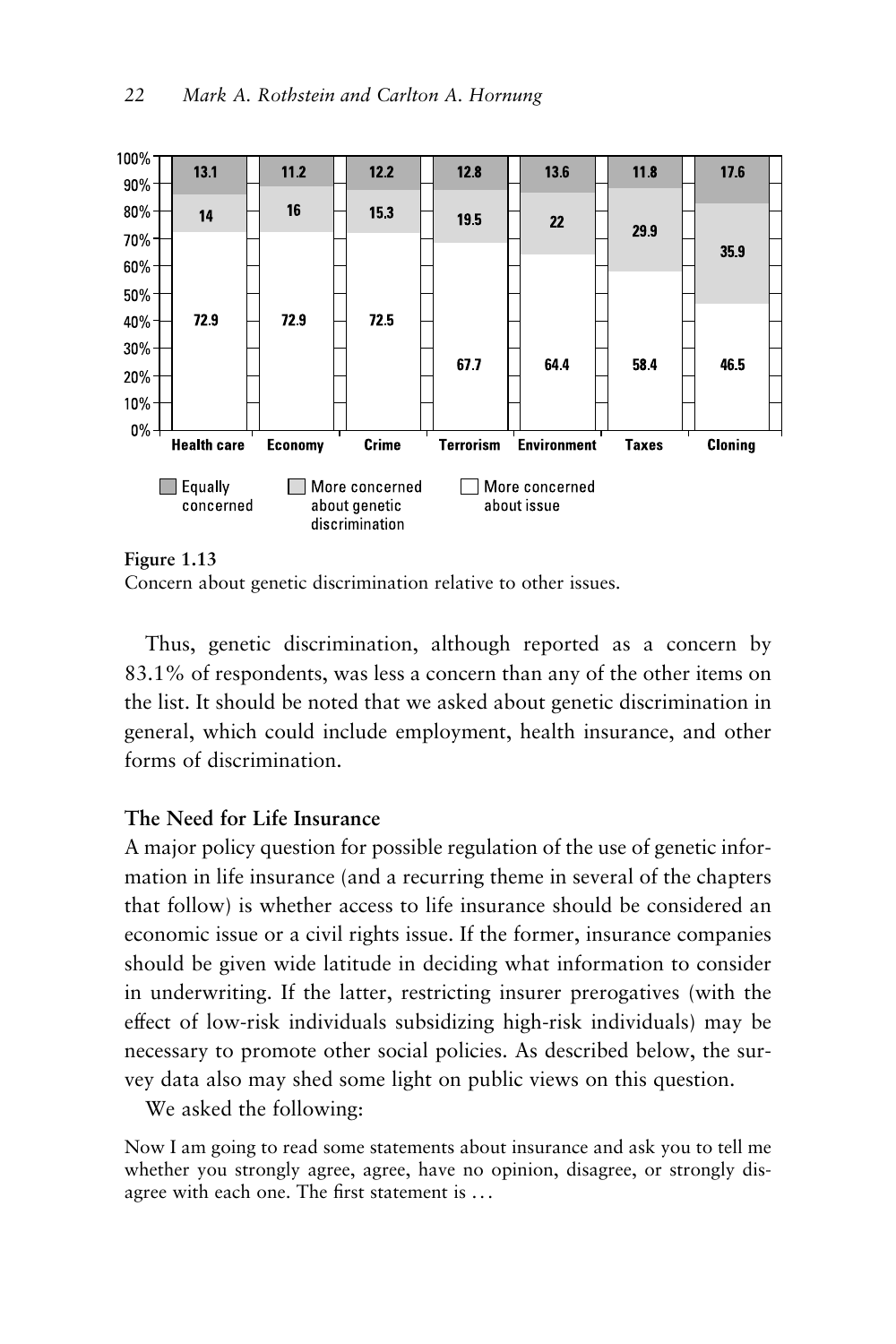- A. Everyone needs health insurance.
- B. Everyone has a right to health insurance.
- C. Everyone needs life insurance.
- D. Everyone has a right to life insurance.

The questions were block rotated (A and B, C and D). Because there is no legal right either to health or life insurance, we assumed that questions B and D were viewed by respondents as "Everyone should have a right to health/life insurance."

Of our respondents, 91.2% said that everyone needs health insurance and 90.6% said that everyone has a right to it. These data were in line with expectations. Furthermore, 69.2% said that everyone needs life insurance. This was in line with expectations (70% of households have life insurance), in that depending on age, health, family status, and financial status, a substantial minority of respondents might not believe that everyone needs life insurance. On the second part of the question, however, instead of a comparable response, as was the case with the question on health insurance, 82.6% of respondents said that everyone has a right to life insurance. Overall, 62.2% agreed with both statements—that everyone needs and should have a right to life insurance.

A wide range of demographic factors can be detected from these responses. Those who regarded life insurance as both a need and a right had fewer years of education, tended to be African-American or Hispanic, were Catholic, and had total family incomes under \$25,000 per year. About 20% believed that everyone needs life insurance, but that it is not a right. These individuals were likely to have college or postgraduate education, be older and widowed, be white or Asian, and have an annual income over \$100,000. A little less than 7% did not feel that everyone needs life insurance, but that they should have a right to it. They were likely to be retired and to have incomes above \$75,000 per year. Finally, about 10% of respondents did not think that everyone needs life insurance and did not believe that everyone should have the right to it. These individuals completed the most education, were more likely to be white, and to have incomes above \$50,000.

How does one account for this disparity? Consistent responses regarding health insurance were not repeated for life insurance. A substantial number of respondents had different opinions about whether access to life insurance is an economic issue (need insurance), a civil rights issue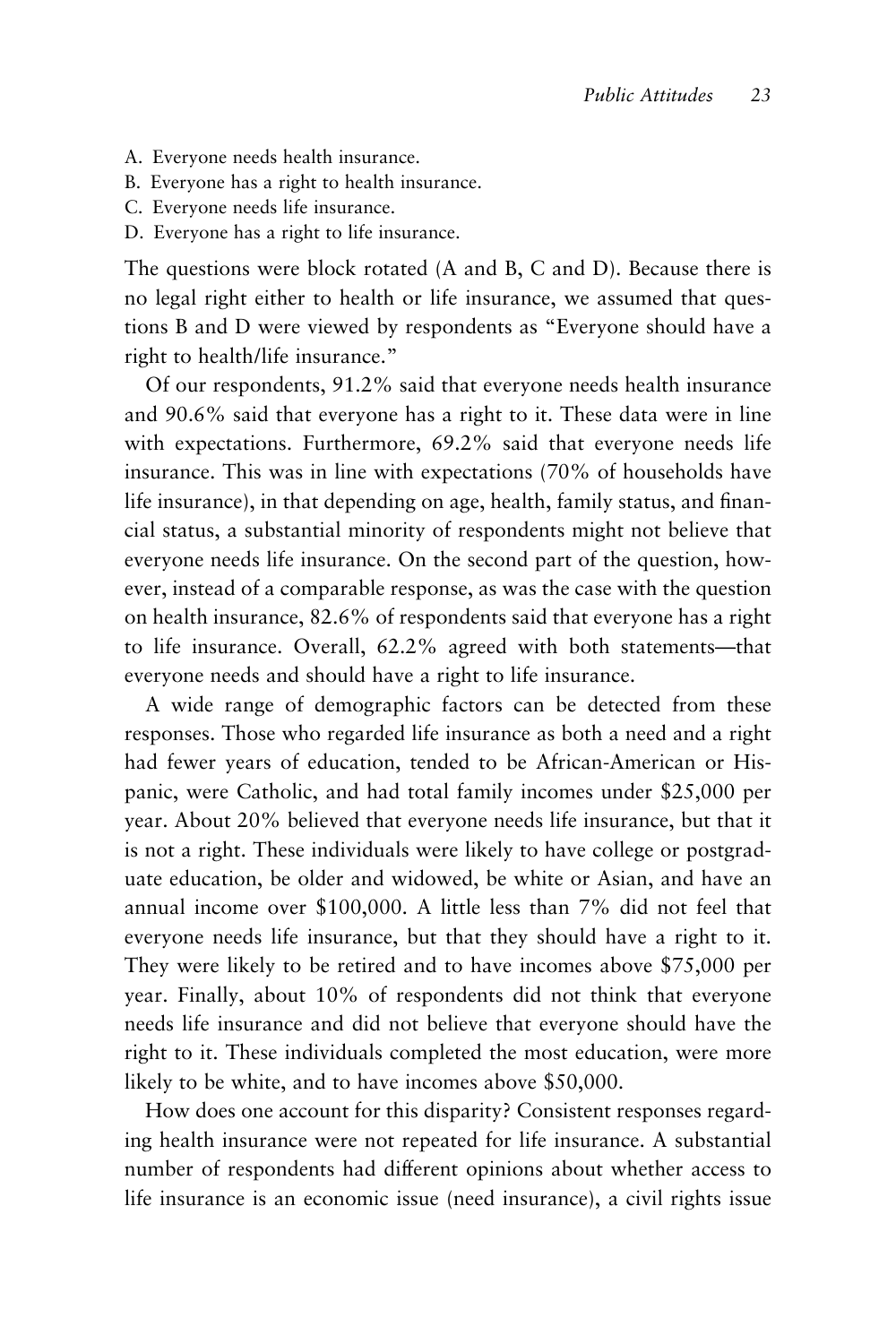(have a right to insurance), both, or neither. The remaining chapters address both aspects of life insurance, and the recommendations in chapter 11 focus on these concerns.

# **Conclusion**

The interview survey provides a detailed look at public attitudes about the use of genetic information in life insurance underwriting. The following conclusions can be drawn from the data: (1) most people expect life insurers to use genetic information to deny coverage or increase rates; (2) those who learn that they are at an increased risk of having a serious illness are most concerned about obtaining health and disability insurance; (3) age is the most significant factor affecting the likelihood of purchasing insurance after learning about an increased health risk; (4) most individuals are opposed to life insurers requiring applicants to take a genetic test as a condition of obtaining a policy; and (5) whereas overwhelming concern was expressed about genetic discrimination, it is considerably behind all other social issues we probed.

# **References**

Armstrong, K., "Life Insurance and Breast Cancer Risk Assessment: Adverse Selection, Genetic Testing Decisions, and Discrimination," Am. J. Med. Genet. 120A: 359–364 (2003).

Dicke, A. A., "The Economics of Risk Selection in Life Insurance," in Genetics and Life Insurance: Medical Underwriting and Social Policy, M. A. Rothstein, ed. Cambridge: MIT Press (2004).

Gleeson, R., "Medical Underwriting for Life Insurance," in Genetics and Life Insurance: Medical Underwriting and Social Policy, M. A. Rothstein, ed. Cambridge: MIT Press (2004).

Hall, M., "Legal Rules and Industry Norms: The Impact of Laws Restricting Health Insurers' Use of Genetic Information," Jurimetrics J., 40: 93–125 (1999).

Harris Interactive, "Americans Say They'd Use Genetic Testing for Diseases," Wall St. J., June 5, 2002.

Health Insurance Portability and Accountability Act, 42 U.S.C. §§300gg-300gg-2 (1996).

Meyer, R., "Genetics and Life Insurance: The Insurer Perspective," in Genetics and Life Insurance: Medical Underwriting and Social Policy, M. A. Rothstein, ed. Cambridge: MIT Press (2004).